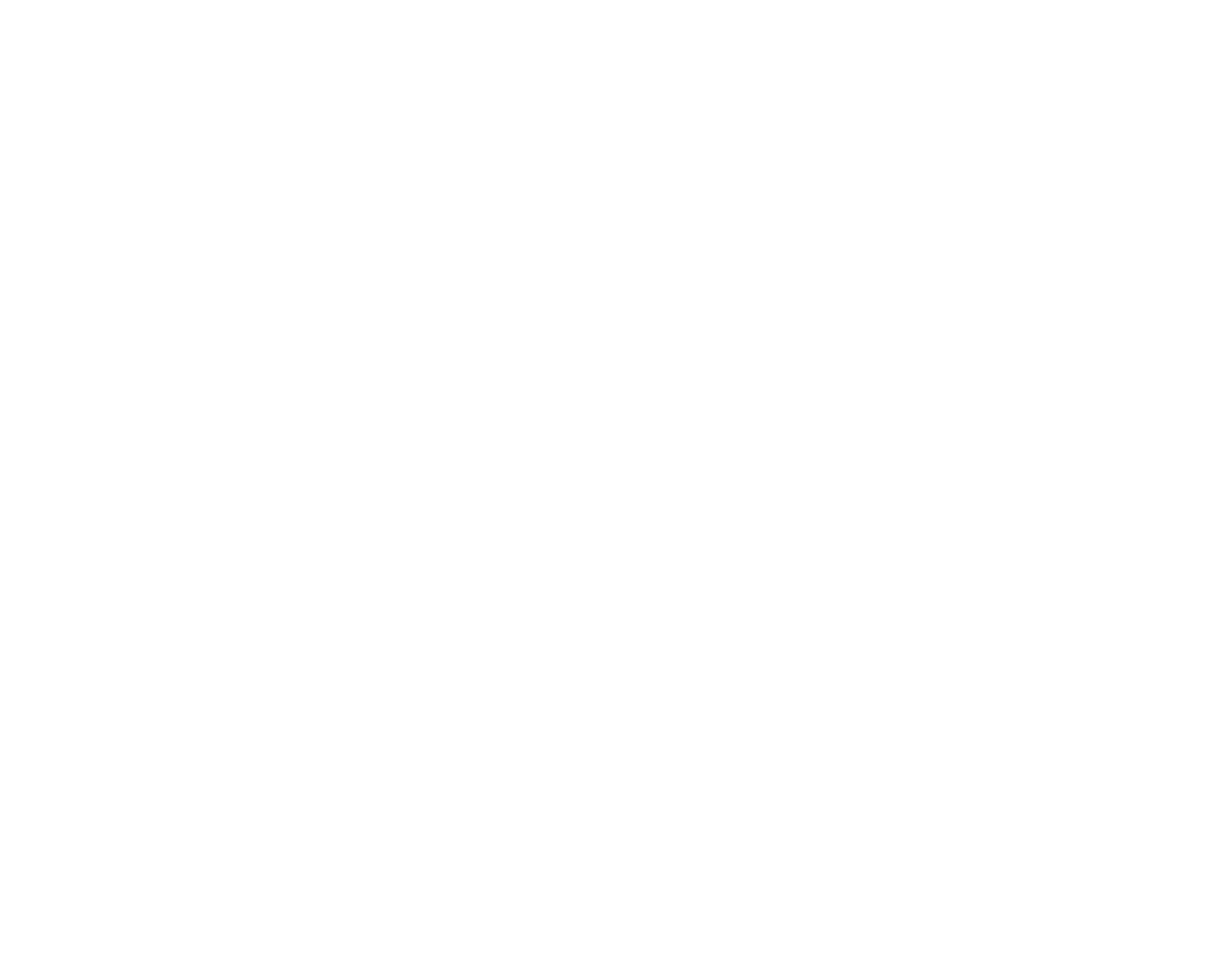# **CURRICULLUM OF 6th SEMESTER**

## **For**

# **DIPLOMA IN MECHATRONICS ENGINEERING**

# **(Effective FROM 2020-21 Sessions)**



# **STATE COUNCIL FOR TECHNICAL EDUCATION & VOCATIONAL TRAINING, ODISHA, BHUBANESWAR**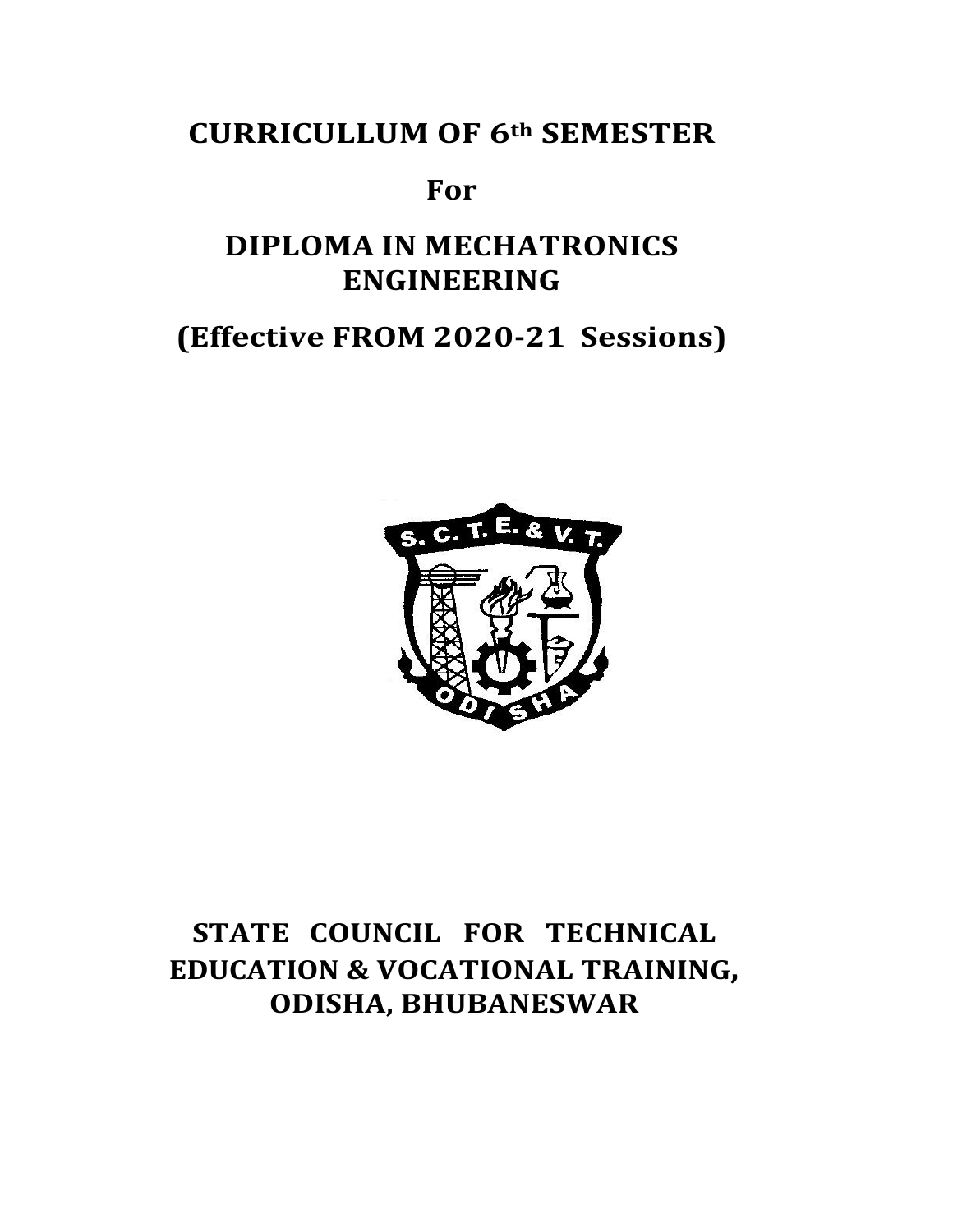## **Th1 THEORY OF MACHINE & MACHINE DESIGN**

| Name of the Course: Diploma in MECHATRONICS ENIGINEERING |       |                                  |                                   |  |  |
|----------------------------------------------------------|-------|----------------------------------|-----------------------------------|--|--|
| Course code:                                             |       | Semester                         | $\boldsymbol{\kappa}^{\text{th}}$ |  |  |
| <b>Total Period:</b>                                     | 60    | Examination                      | 3hrs                              |  |  |
| Theory periods:                                          | 4 P/W | Teacher's Assessment:            | <b>20</b>                         |  |  |
| Maximum marks:                                           | 100   | <b>End Semester Examination:</b> | 80                                |  |  |

## **A. RATIONAL:**

This gives us the knowledge of dynamics of machine and design procedure.

## **B. COURSE OBJECTIVES :**

To study about the function of fly wheel and Governor.

- 1 To know about the friction and its application.
- 2 To know about the balancing and vibration.
- 3 To study about the Engineering materials and properties.
- 4 To study about the design of fastening elements.
- 5 To study about the design of shafts, keys and coupling.
- 6 To study about the design of lever.
- 7 To study about the design procedure of closed coil helical spring of round rod and its materials

|         | C. Topic wise distribution of periods: |               |  |  |
|---------|----------------------------------------|---------------|--|--|
| SI. No. | <b>Topics</b>                          | <b>Period</b> |  |  |
| 1.      | Fly wheel                              | 04            |  |  |
| 2.      | Governor                               | 04            |  |  |
| 3.      | Friction and its application           | 04            |  |  |
| 4.      | Balancing and vibration                | 06            |  |  |
| 5.      | <b>Engineering materials</b>           | 06            |  |  |
| 6.      | Design of fastening elements           | 15            |  |  |
| 7.      | Design of shafts, keys and coupling    | 10            |  |  |
| 8.      | Design of lever                        | 06            |  |  |
| 9.      | Design of spring                       | 05            |  |  |
|         | Total:                                 | 60            |  |  |

### **D. SUBJECT CONTENT:**

### **1.0 FLY WHEEL**

1.1 Turning moment diagram, problems.

### **2.0 GOVERNOR**

2.1 Types and its working principle, problems .

## **3.0 FRICTION AND ITS APPLICATION**

- 3.1 Clutch, types of clutch
- 3.2 Single plate clutch, multi-plate clutch
- 3.3 Bearing definition, types—conical pivot bearing, thrust bearing and footstep bearing.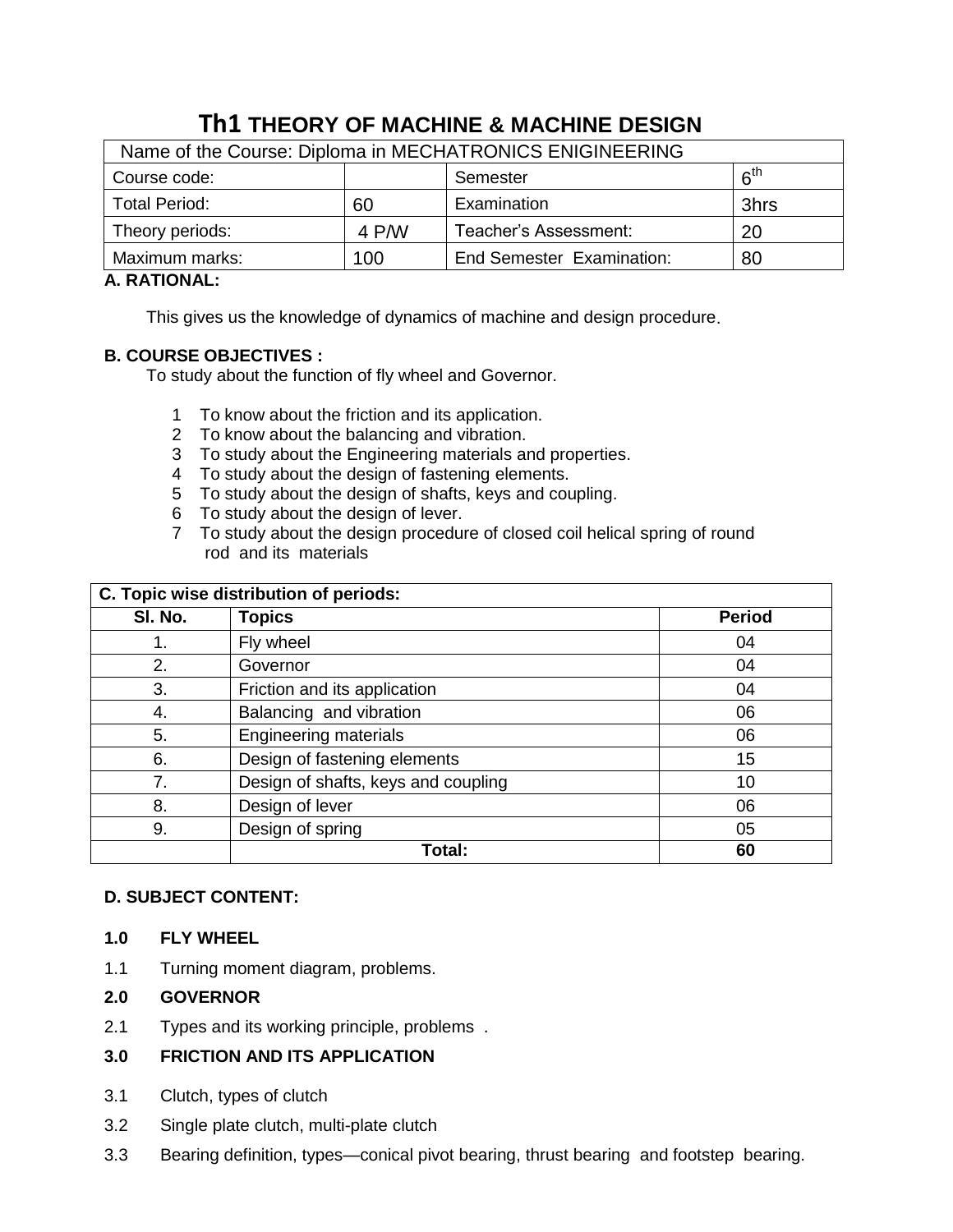### **4.0 BALANCING AND VIBRATION**

- 4.1 Concept, types of balancing of masses revolving in the same plane
- 4.2 Terminology of vibration, causes, analysis and remedies of vibration.

## **5.0 ENGINEERING MATERIALS**

- 5.1 Role of engineering materials and mechanical, Physical, chemical, and thermal properties
- 5.2 Stress ,strain and its types, stress—strain diagram ,UTS, Hooke's law, Young's modulus, problems.
- 5.3 Thermo Plastics, Rubber based Teflon materials, Specialized Rubber, Ferrous and non ferrous materials.

## **6.0 DESIGN OF FASTENING ELEMENTS**

- 6.1 Design of cotter joint
- 6.2 Design of riveted joint
- 6.3 Describe the failure of riveted joint
- 6.4 Strength and efficiency of riveted joint

## **7.0 DESIGN OF SHAFTS, KEYS AND COUPLING**

- 7.1 Design of types of shaft
- 7.2 Design of types of key
- 7.3 Design of types of coupling

### **8.0 DESIGN OF LEVER**

- 8.1 Definition types and functions
- 8.2 Design procedure of hand lever and foot lever.

### **9.0 DESIGN OF SPRING**

- 9.1 Design a closed coil helical spring of round rod
- 9.2 Material used for closed coil helical spring

### **Syllabus to be covered up to I.A**.

Chapter: 1, 2, 3 ,4 and 5

| <b>Learning Resources:</b> |                               |                        |                          |  |
|----------------------------|-------------------------------|------------------------|--------------------------|--|
| SI.No                      | <b>Title of the Book</b>      | <b>Name of Authors</b> | <b>Name of Publisher</b> |  |
|                            | Theory of Machine             | R.S Khurmi             |                          |  |
| $\overline{2}$             | Theory of Machine             | V.P Singh.             |                          |  |
| 3                          | A Text Book of Machine Design | R.S Khurmi& J.K Gupta  |                          |  |
| $\overline{4}$             | Design of Machine Elements    | V.B Bhandari           |                          |  |
| 5                          | Machine Design                | S.K Mandal.            |                          |  |
| 6                          | Machine Design                | P C Sharma             |                          |  |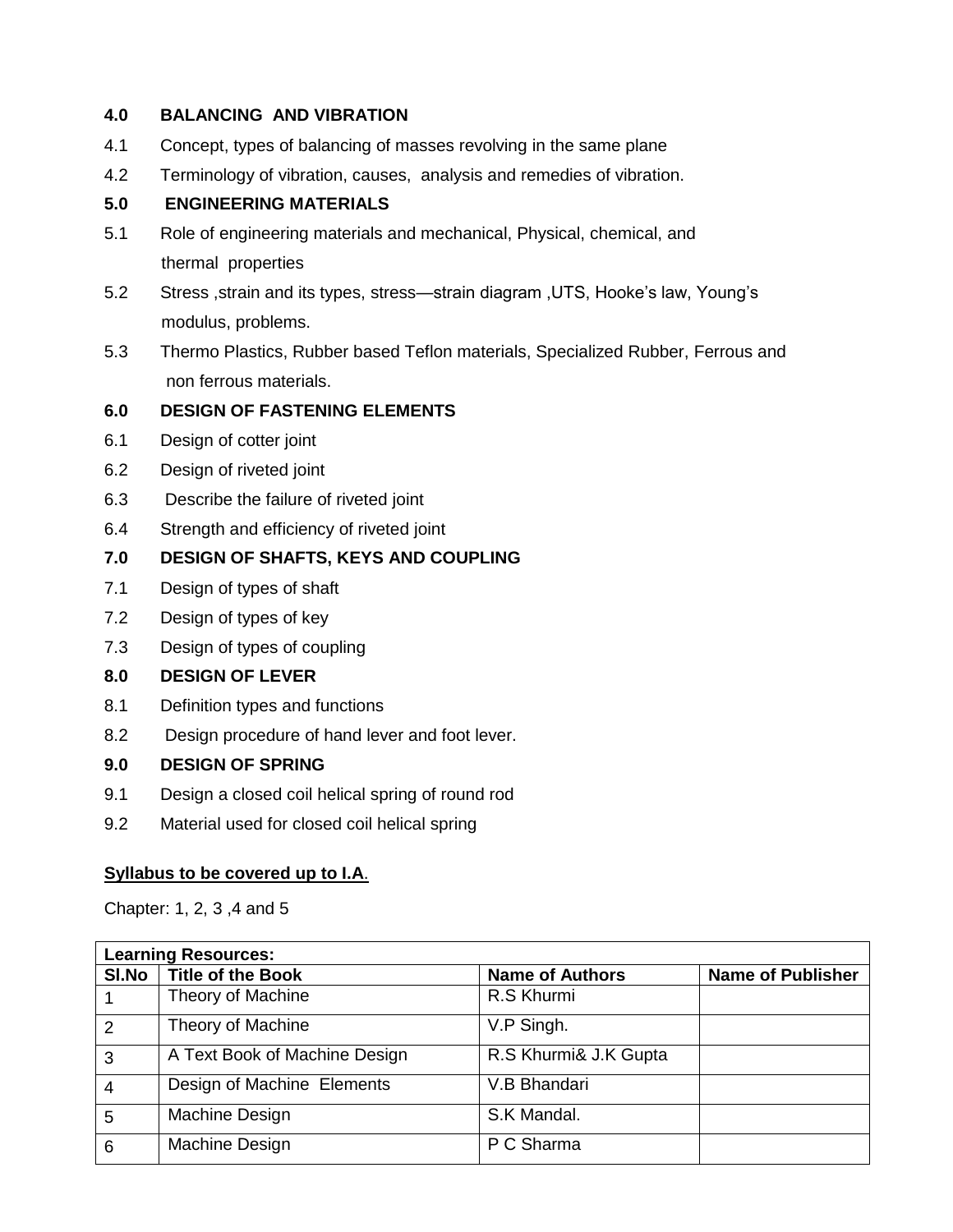| Name of the Course: Diploma in MECHATRONICS ENIGINEERING |       |                                  |                                   |  |  |
|----------------------------------------------------------|-------|----------------------------------|-----------------------------------|--|--|
| Course code:                                             |       | Semester                         | $\boldsymbol{\kappa}^{\text{th}}$ |  |  |
| <b>Total Period:</b>                                     | 60    | Examination                      | 3hrs                              |  |  |
| Theory periods:                                          | 4 P/W | Teacher's Assessment:            | 20                                |  |  |
| Maximum marks:                                           | 100   | <b>End Semester Examination:</b> | 80                                |  |  |

## **Th2 CNC TECHNOLOGY**

#### **A. RATIONAL:**

The most advanced technology used for machining of objects to various design with high accuracy by the programming.

## **B. GENERAL OBJECTIVE:**

After completion of this subject the student will be able to:

- 1. To have a knowledge of NC & CNC.
- 2. To know to principles of NC & CNC.
- 3. To know the knowledge of design of CNC machine structure and feedback devices axes identification.
- 4. To have knowledge of different types f cutting tool materials, holders, ATC.
- 5. To have knowledge of CNC manual programming. Job planning, cut planning.

| C. Topic wise distribution of periods: |                                              |               |  |  |
|----------------------------------------|----------------------------------------------|---------------|--|--|
| SI. No.                                | <b>Topics</b>                                | <b>Period</b> |  |  |
|                                        | Introduction to Computer Numerical; Control  |               |  |  |
| າ                                      | <b>CNC Hardware Basics</b>                   |               |  |  |
| 3                                      | <b>CNC Tooling</b>                           |               |  |  |
|                                        | <b>CNC Machine Tools and Control Systems</b> | 2             |  |  |
| 5                                      | <b>CNC Programming</b>                       | 20            |  |  |
| 6                                      | <b>Advanced Part Programming Methods</b>     | 10            |  |  |
|                                        | <b>Turning Center Programming</b>            | 20            |  |  |
|                                        | Total:                                       | 60            |  |  |

### **D. SUBJECT CONTENT:--**

### **1.0 INTRODUCTION TO COMPUTER NUMERICAL CONTROL**

- 1.1 Introduction
- 1.2 Numerical Control.
- 1.3 Numerical Control Modes.
- 1.4 Numerical Control Elements.
- 1.5 NC Machine Tools.

#### **2.0 CNC HARDWARE BASICS**

- 2.1 Structure of CNC Machine Tools
- 2.2 Spindle Design.
- 2.3 Drives.
- 2.4 Actuation Systems.
- 2.5 Feedback Devices.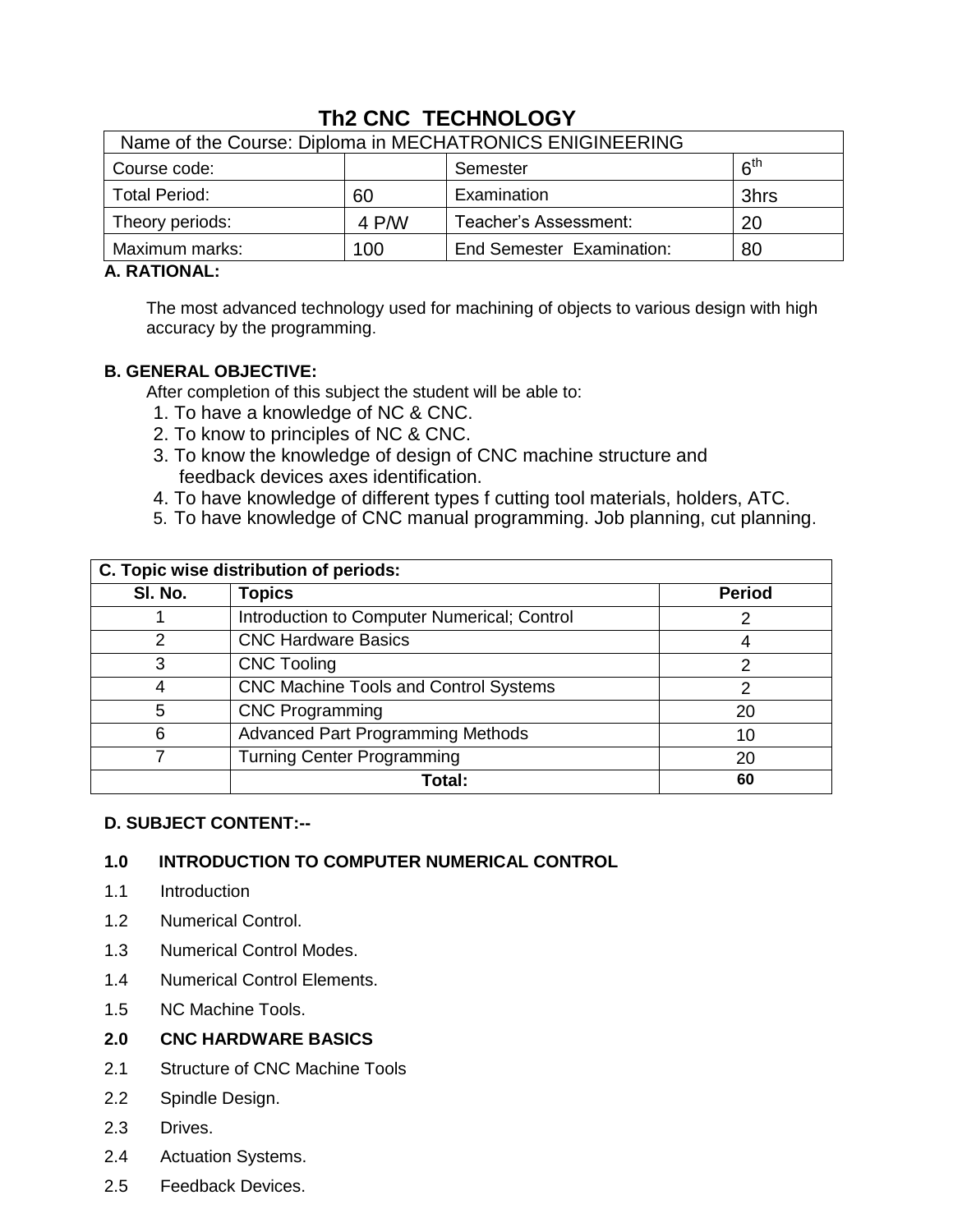- 2.6 Axes—Standards.
- **3.0 CNC TOOLING.**
- 3.1 Cutting Tool Materials.
- 3.2 Turning Tool Geometry.
- 3.3 Milling Tooling systems.
- 3.4 Tool Presetting.
- 3.5 Automatic Tool Changers.
- 3.6 Working Holding
- 3.7 Cutting process Parameter Selection.
- **4.0 CNC MACHINE TOOLS AND CONTROL SYSTEMS.**
- 4.1 CNC Machining Centers
- 4.2 CNC Turning Centers.
- 4.3 High Speed Machine Tools.
- 4.4 Machine Control Unit.
- 4.5 Support Systems.
- 4.6 Touch Trigger Probes.
- **5.0 CNC PROGRAMMING.**
- 5.1 Part Programming Fundamental.
- 5.2 Manual Part Programming.
- 5.3 Preparatory Functions.
- 5.4 Miscellaneous Functions.
- 5.5 Program Number.
- 5.6 Tool Length Compensation.
- 5.7 Canned Cycles.
- 5.8 Cutting Radius compensation.
- 5.9 Practice of all programs on the Computer using simulation software.

## **6.0 ADVANCED PART PROGRAMMING METHODS.**

- 6.1 Polar Cp—ordinates.
- 6.2 Parameters.
- 6.3 Looping and Jumping.
- 6.4 Subroutines.
- 6.5 Mirror imaging and Scaling.
- 6.6 Caned Cycles.
- 6.7 Practice of all programs on the computer using simulation software.
- 6.8 CAD/ CAM and its application.

## **7.0 TURNING CENTER PROGRAMMING.**

7.1 Comparison between Machining Centers and Turning Centers.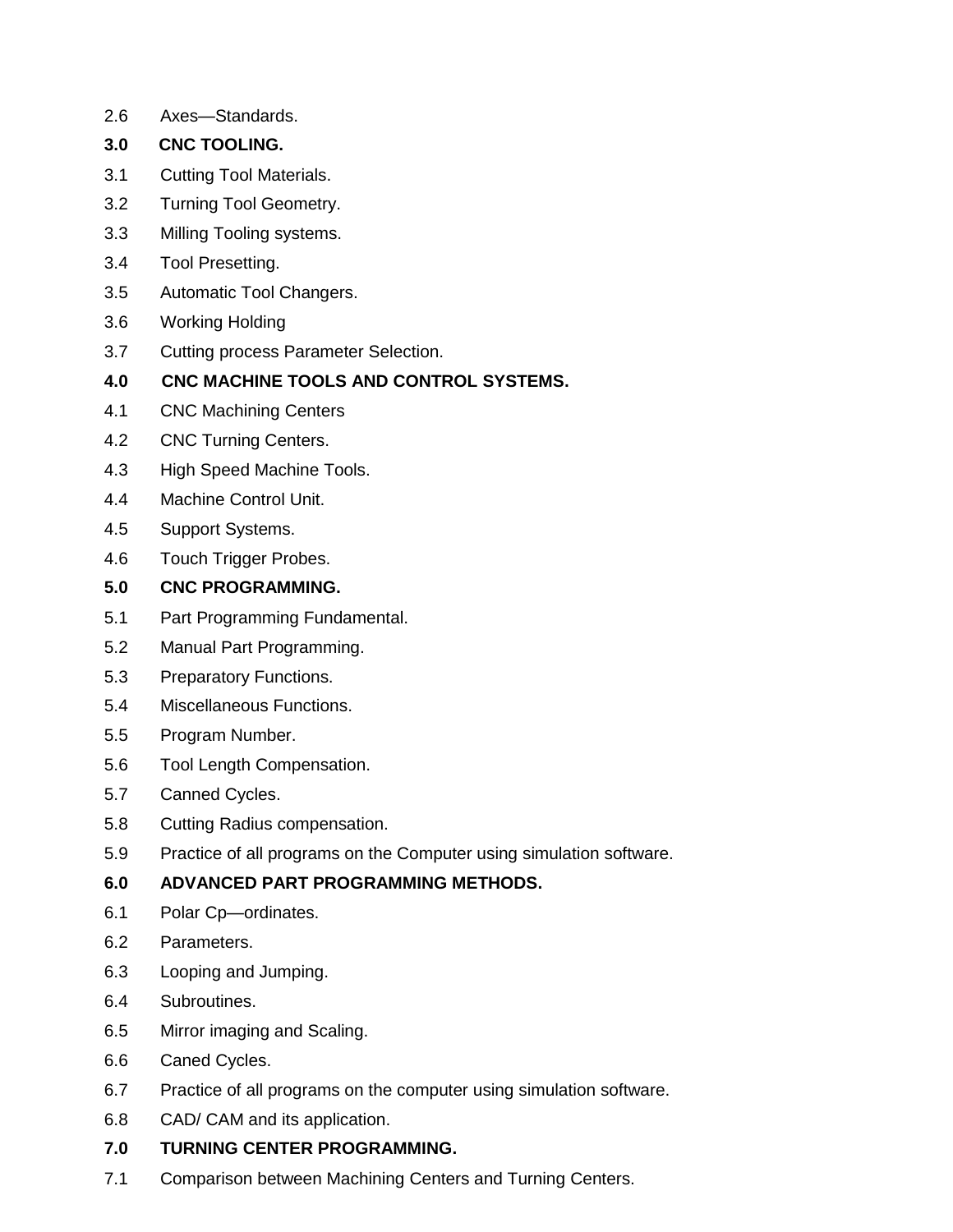- 7.2 Tape Formats.
- 7.3 Axes System.
- 7.4 General Programming Functions.
- 7.5 Motion Commands.
- 7.6 Cut Planning.
- 7.7 Thread Cutting.
- 7.8 Canned Cycles.
- 7.9 Practice of all programs on the computer using simulation software.

#### **Syllabus to be covered up to I.A**.

Chapter: 1, 2, 3 ,4 and 5

|                | <b>Learning Resources:</b>                                                       |                        |                          |  |  |
|----------------|----------------------------------------------------------------------------------|------------------------|--------------------------|--|--|
| SI.No          | Title of the Book                                                                | <b>Name of Authors</b> | <b>Name of Publisher</b> |  |  |
|                | <b>Mechatronics</b>                                                              | W.Bokon                |                          |  |  |
| $\overline{2}$ | <b>Automation Production Systems &amp;</b><br>Computer Integrated Manufacturing. | M.P.Groover            |                          |  |  |
| 3              | Computer Numeric control of machine<br>tools                                     | G.E.Thyer              |                          |  |  |
|                | <b>Mechatronics</b>                                                              | HMT (TMH)              |                          |  |  |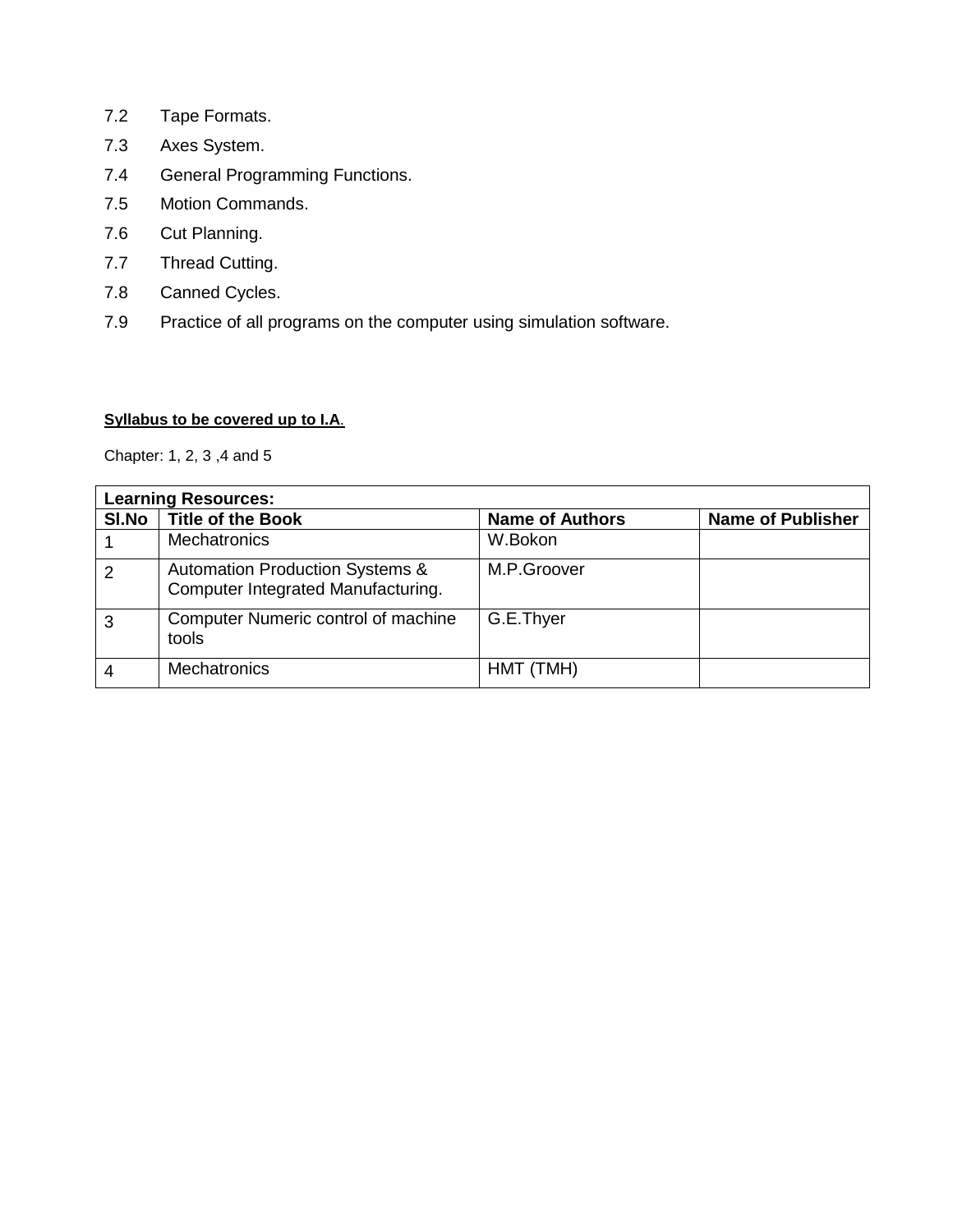| Name of the Course: Diploma in MECHATRONICS ENIGINEERING |       |                                  |                 |  |  |
|----------------------------------------------------------|-------|----------------------------------|-----------------|--|--|
| Course code:                                             |       | Semester                         | 6 <sup>th</sup> |  |  |
| <b>Total Period:</b>                                     | 60    | Examination                      | 3hrs            |  |  |
| Theory periods:                                          | 4 P/W | Teacher's Assessment:            | 20              |  |  |
| Maximum marks:                                           | 100   | <b>End Semester Examination:</b> | 80              |  |  |

## **Th3 PROGRAMMABLE LOGIC CONTROLLER**

### **A. RATIONAL:**

.

The PLC is widely used in industry for critical automation work as well as have an exposure about PCS as well as SCADA.

### **B. GENERAL OBJECTIVE:**

After completion of this subject the student will be able to:

- 1. To get an overview of various industrial automation and its utility.
- 2. To understand various robotics controls such as conveyer belt, processing unit.
- 3. To understand different electro mechanical instruments such as traffic light,elivator
- 4. To understand sensors and packaging units.

| C. Topic wise distribution of periods: |                                                            |                |  |  |
|----------------------------------------|------------------------------------------------------------|----------------|--|--|
| SI. No.                                | <b>Topics</b>                                              | <b>Period</b>  |  |  |
| 1                                      | <b>PLC</b> basics                                          | $\overline{2}$ |  |  |
| $\overline{2}$                         | <b>Basic PCL Programming</b>                               | $\overline{7}$ |  |  |
| 3                                      | <b>Basic PLC Functions</b>                                 | 8              |  |  |
| 4                                      | Intermediate functions                                     | 6              |  |  |
| 5                                      | Data handing functions                                     | 5              |  |  |
| 6                                      | PLC functions working with bits                            | 7              |  |  |
| 7                                      | <b>Advanced PLC functions</b>                              | 2              |  |  |
| 8                                      | Overview of Siemens PLCs, ABB, PLCs & Fanuc<br><b>PLCs</b> | 6              |  |  |
| 9                                      | Introduction to VHDL                                       | 8              |  |  |
| 10                                     | SCADA System & protection.                                 | 6              |  |  |
| 11                                     | <b>DCS</b>                                                 | 3              |  |  |
|                                        | Total:                                                     | 60             |  |  |

### **D. SUBJECT CONTENT:--**

### **1.0 PLC BASIC**

- 1.1 Overall look inside PLC
- 1.2 General PLC programming procedure and I/C devices.

### **2.0 BASIC PROGAMMING**

- 2.1 ON/Off inputs and ON/Off outputs
- 2.2 Relation between digital gates & coil/contact logic.
- 2.3 Creating ladder diagrams for process control.
- 2.4 LAD, STL& FBD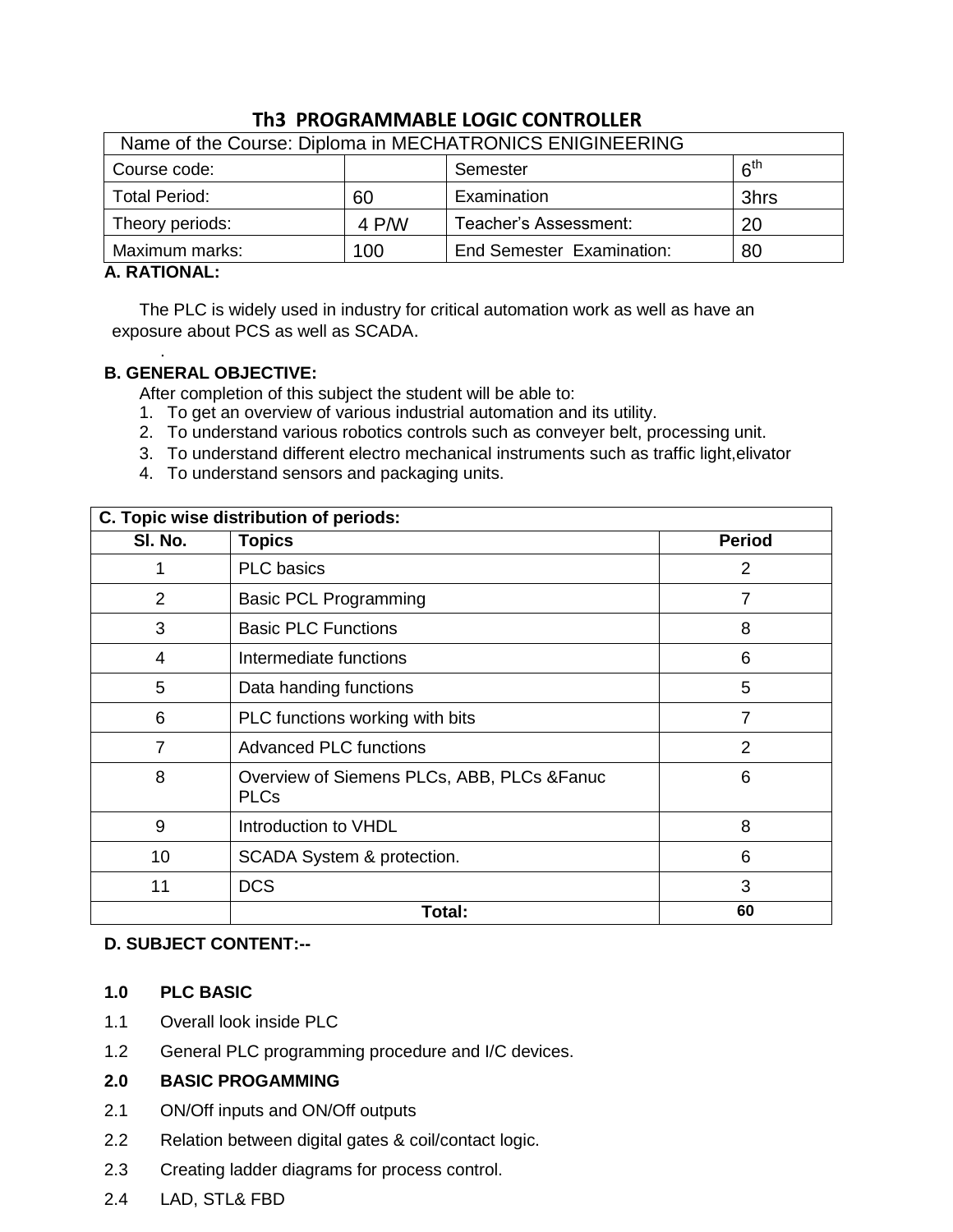| 3.0  | <b>BASIC FUNCTIONS</b>                                                            |
|------|-----------------------------------------------------------------------------------|
| 3.1  | Registers Basic.                                                                  |
| 3.2  | <b>Timer Functions.</b>                                                           |
| 3.3  | <b>Counter Functions.</b>                                                         |
| 4.0  | <b>INTERMEDIATE FUNCTIONS</b>                                                     |
| 4.1  | Arithmetic functions                                                              |
| 4.2  | Number comparison Functions.                                                      |
| 4.3  | Number conversion function.                                                       |
| 5.0  | <b>DATA HANDLING FUNCTION</b>                                                     |
| 5.1  | PLC SKIP & Master Control Relay Functions.                                        |
| 5.2  | JMP instruction.                                                                  |
| 5.3  | Data Movement instructions.                                                       |
| 5.4  | Other Function.                                                                   |
| 6.0  | <b>FUNCTION WORKING WITH BITS</b>                                                 |
| 6.1  | Digital bit functions and their. applications.                                    |
| 6.2  | Sequencer functions.                                                              |
| 6.3  | Robot control with PLC.                                                           |
| 7.0  | <b>ADVANCED PLC FUNCTIONS.</b>                                                    |
| 7.1  | Analog PLC operations and PID control.                                            |
| 7.2  | Networking PLC and troubleshooting PLC.                                           |
| 8.0  | OVER VIEW OF DIFFERENT TYPES OF PLC.                                              |
| 8.1  | Siemen's PLC, ABBPLC, FANUC PLC, MISITUBI PLC's etc.                              |
| 9.0  | <b>INTRODUCTION TO VHDL</b>                                                       |
| 9.1  | VHDL introduction, Capabilities, Hardware abstraction.                            |
| 9.2  | Basic Terminology, Entry Declaration, Architecture                                |
| 9.3  | Configuration Declaration, Package Declaration Package Body.                      |
| 9.4  | Model Analysis, Simulation.                                                       |
| 10.0 | <b>SCADA SYSTEM</b>                                                               |
| 10.1 | HMI & graphic design                                                              |
| 10.2 | Protection, Arm handling, event handling, tripping Limits and sequence of events. |
| 11.0 | <b>DISTRIBUTED CONTROL SYSTEM</b>                                                 |
| 11.1 | History, Multithread, (X-y Plot), bar graph.                                      |
|      |                                                                                   |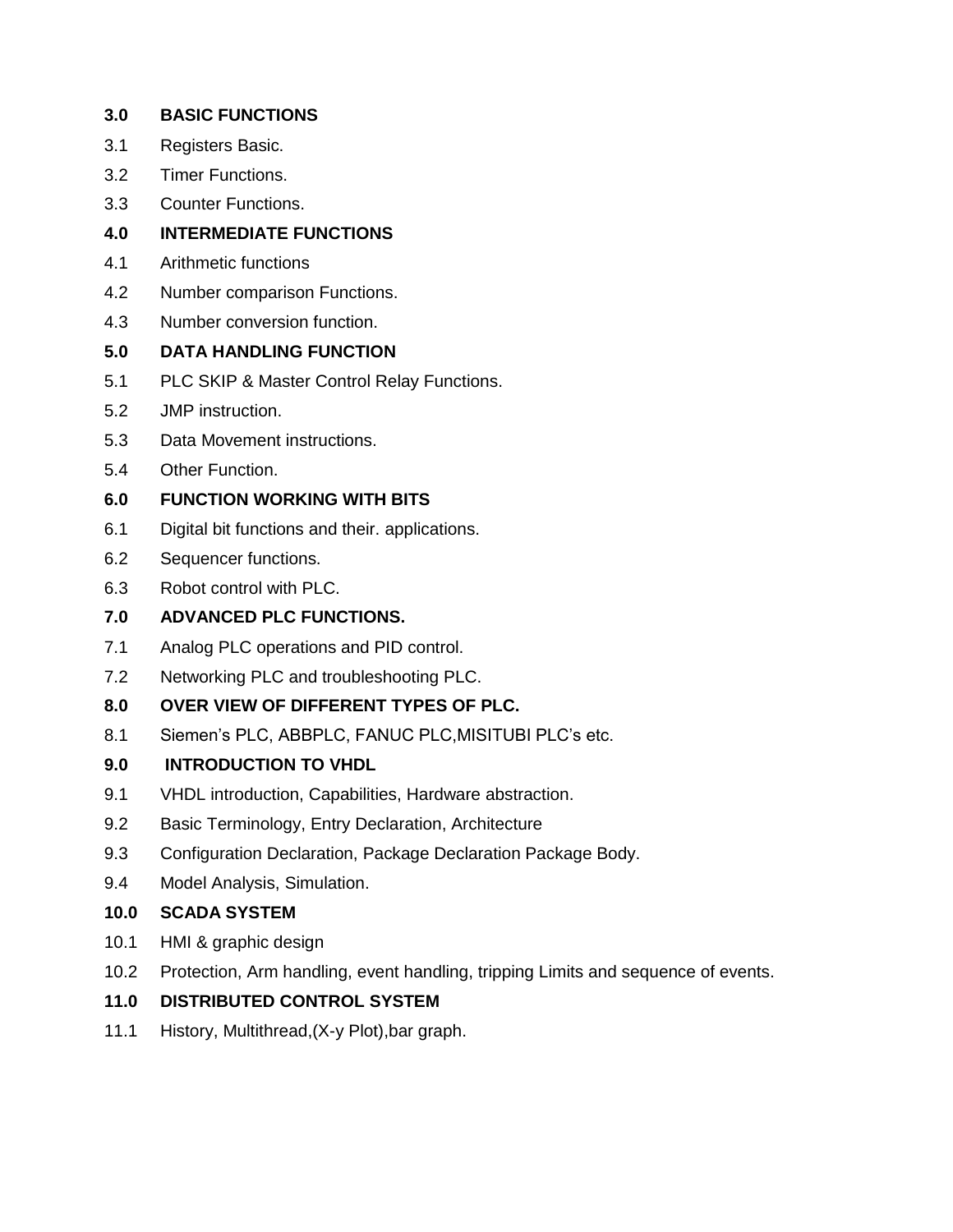## **Syllabus to be covered up to I.A**.

Chapter: 1, 2, 3 ,4 and 5

|              | <b>Learning Resources:</b>                              |                              |                          |  |  |  |
|--------------|---------------------------------------------------------|------------------------------|--------------------------|--|--|--|
| <b>SI.No</b> | <b>Title of the Book</b>                                | <b>Name of Authors</b>       | <b>Name of Publisher</b> |  |  |  |
|              | Programmable Logic Controllers                          | John W.Webb,<br>RonaidA.Reis |                          |  |  |  |
| 2            | Introduction to Programmable Logical<br>Controller      | <b>Gary Dunning</b>          |                          |  |  |  |
| 3            | Programmable Logic Controllers                          | Frank D.petruzello           | <b>THM</b>               |  |  |  |
| 4            | Programmable Logic Controllers                          | DF Mitra&DrS.sengupta        |                          |  |  |  |
| 5            | <b>Digital Electronics</b>                              | Soumitra Kumar Mandal.       |                          |  |  |  |
| 6            | Manuals of (a)<br>Siemens, (b) Fanuc, (c) Allienbradely |                              |                          |  |  |  |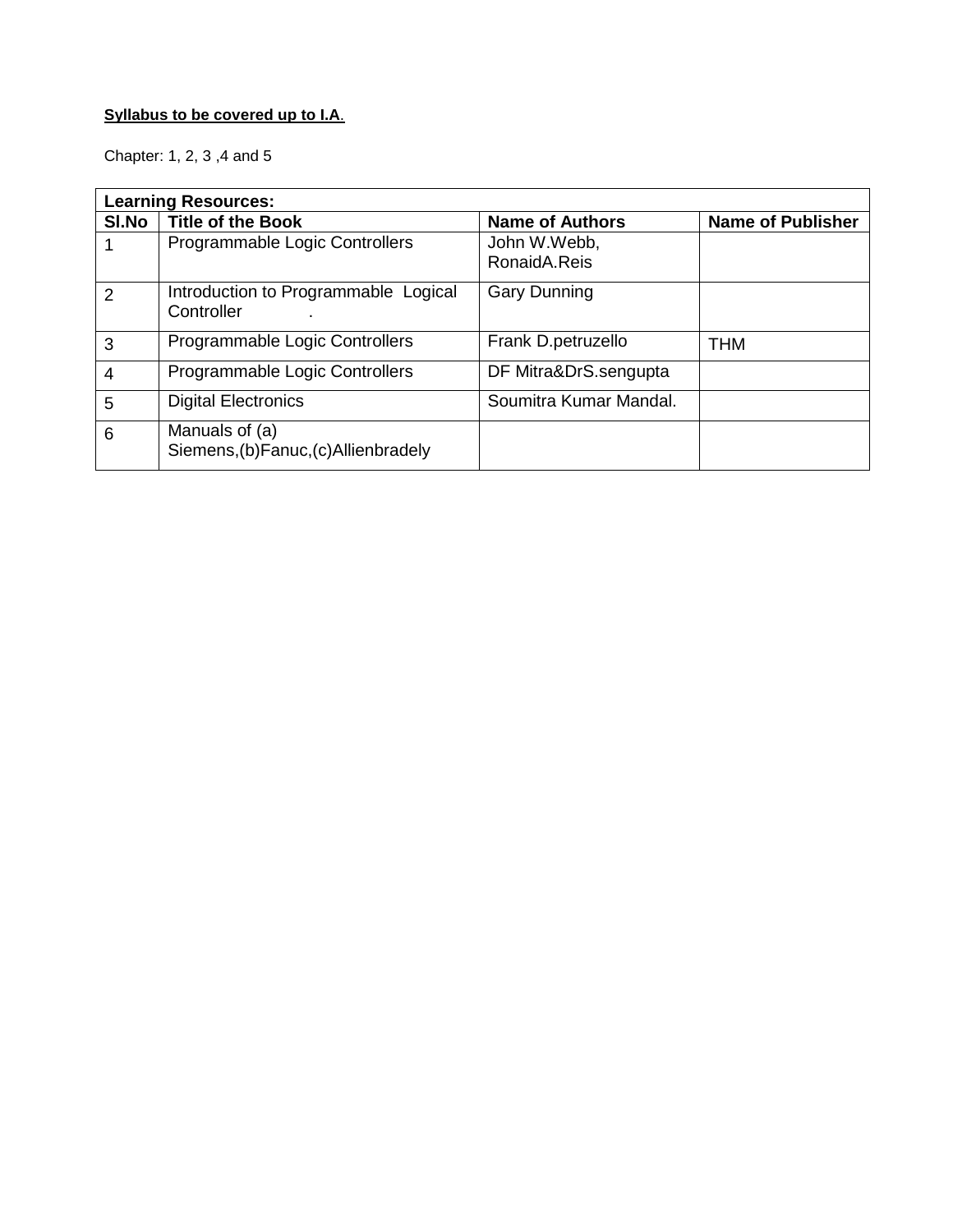| Name of the Course: Diploma in MECHATRONICS ENIGINEERING |       |                                  |                 |  |  |
|----------------------------------------------------------|-------|----------------------------------|-----------------|--|--|
| Course code:                                             |       | Semester                         | 6 <sup>th</sup> |  |  |
| <b>Total Period:</b>                                     | 60    | Examination                      | 3hrs            |  |  |
| Theory periods:                                          | 4 P/W | Teacher's Assessment:            | 20              |  |  |
| Maximum marks:                                           | 100   | <b>End Semester Examination:</b> | 80              |  |  |

## **Th4 INDUSTRIAL ROBOTS**

## **A. RATIONAL:**

In the age of automation robot plays important role for assembly with high accuracy as well as material handling and other automotive process

#### . **B. GENERAL OBJECTIVE:**

After completion of this subject the student will be able to

- 1. Familiarization to industrial robot and its application.
- 2. To get knowledge about different types of manipulator and calculation.
- 3. To get knowledge about machine vision, implementation principles and issues.
- 4. To get knowledge about control (movement, force) of the manipulator.
- 5. Familiarization to the robot programming language.
- 6. Familiarization to the robot intelligence and take planning.

| C. Topic wise di stribution of periods: |                                                                               |               |  |
|-----------------------------------------|-------------------------------------------------------------------------------|---------------|--|
| SI. No.                                 | <b>Topics</b>                                                                 | <b>Period</b> |  |
|                                         | Introduction-Robotics                                                         | 10            |  |
| 2                                       | Robot motion & control and coordinate frames,<br>Mapping, transforms          | 12            |  |
| 3                                       | <b>Manipulators kinematics</b>                                                | 6             |  |
| 4                                       | Sensor                                                                        | 5             |  |
| 5                                       | Control of manipulators                                                       | 6             |  |
| 6                                       | Machine vision, implementation principles & issues<br>and robot applications. | 6             |  |
| 7                                       | Robot programming language and systems.                                       | 6             |  |
| 8                                       | Robot-off line programming systems                                            | 4             |  |
| 9                                       | Robot intelligence and task planning.                                         | 5             |  |
|                                         | Total:                                                                        | 60            |  |

## **C. Topic wise di stribution of periods:**

## **D. SUBJECT CONTENT:--**

## 1.0 **INTRODUCTION—ROBOTICS**

- 1.1 Background, Progressive advancement in robotics, development, Definition of robot, Law of robotics.
- 1.2 Robot anatomy—Anatomy, Links, joints and joint notation scheme, Configuration, DOF, degree of freedom required in a manipulator, joint Drive system, arm configuration, wrist configuration.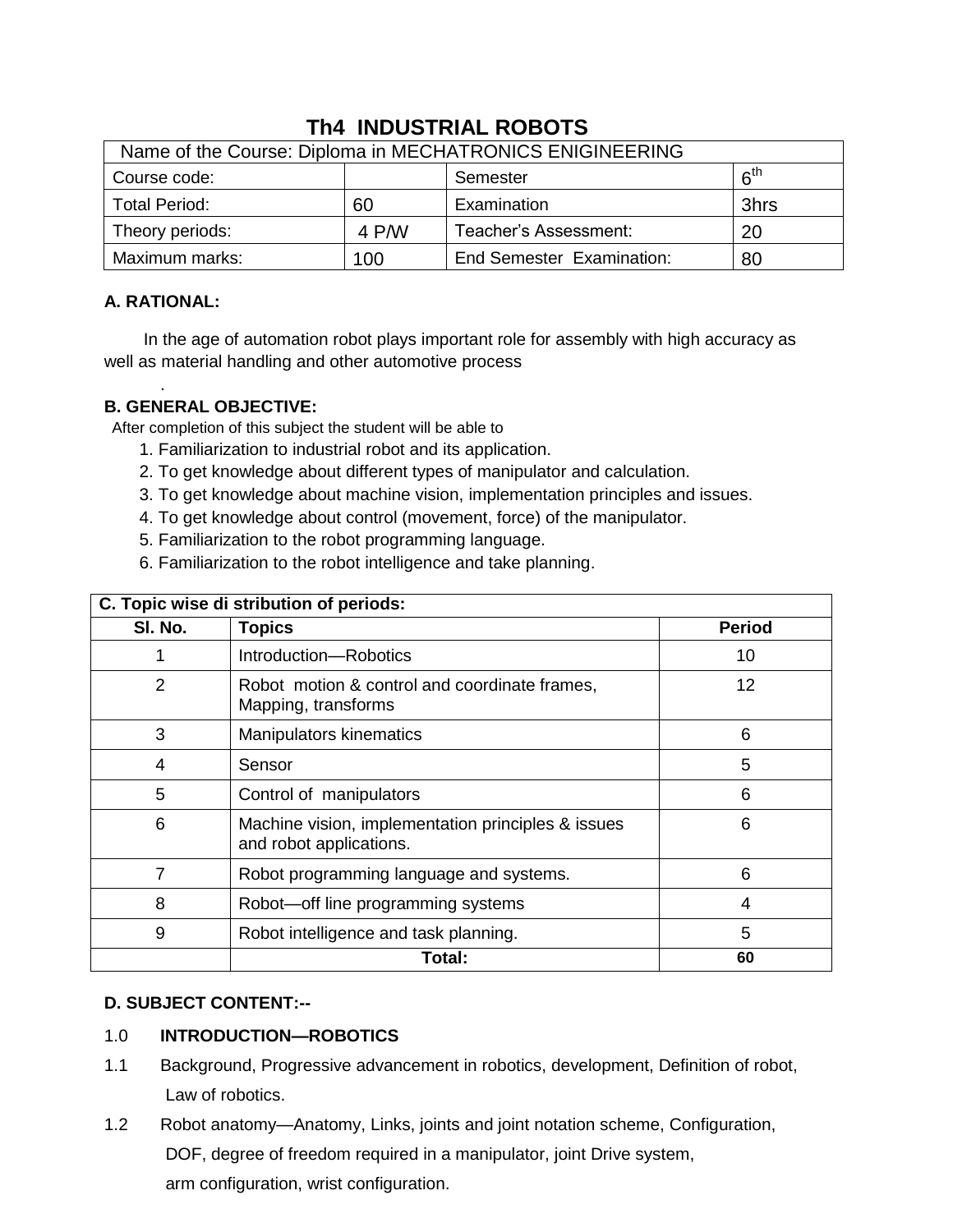- 1.3 End effectors—definition, classification of end effectors, Grippers (Mechanical, Mech.-types, magnetic, vacuum & Adhesive), consideration in gripper selection and designing.
- 1.4 Work cell, work envelope, works volume.
- 1.5 Specification to robots and safety measure in robotics.

## **2.0 ROBOT MOTION & CONTROL AND COORDINATE FRAMES, MAPPING, TRANSFORMS.**

- 2.1 Homogenous transformations manipulator path control.
- 2.2 Coordinate frames—mapping, mapping between rotated frames. Mapping between translated frames, mapping between rotated and translated frames.
- 2.3 Description of objects in space, transformation of vectors—rotation of vectors, translation of vectors, combined rotation and translation of Vectors, composite transformation.
- 2.5 Fundamental rotation matrices—principal axes rotation, fixed angle, Representation, Euler angle representation. Equivalents angle axis Representation.

## **3.0 MANIPULATORS KINEMATICS.**

- 3.1 Introduction, definition of kinematics
- 3.2 Forward kinematics
- 3.3 Position and orientation of the end effectors of 2 DOF 2D Manipulator.
- 3.4 Position and orientation of the end effectors 3 DOF 2D manipulator.
- 3.5 Problems .
- 3.6 Reveres kinematics.
- **4.0 SENSOR.**
- 4.1 Definition types, application.

## **5.0 CONTROL OF MANIPULATORS.**

- 5.1 Linear controls of manipulator—introduction, feedback and closed, Loop control ,control law partitioning, trajectory following control, Disturbance rejection, continuous vs. discrete time control, modeling And control of a single joint, architecture of an industrial robot controller.
- 5.2 Non linear control of manipulators—introduction, non linear and Time Varying systems, Multi-input, Multi-output control systems, the control Problems of manipulators, practical consideration, present industrial robot Control systems, Cartesian-based control systems, adaptive control.
- 5.3 Force control of manipulators—introduction, application of industrial robots to assembly tasks, a framework for control in partially constrained tasks, the hybrid position/force control scheme ,presents industrial robot control scheme.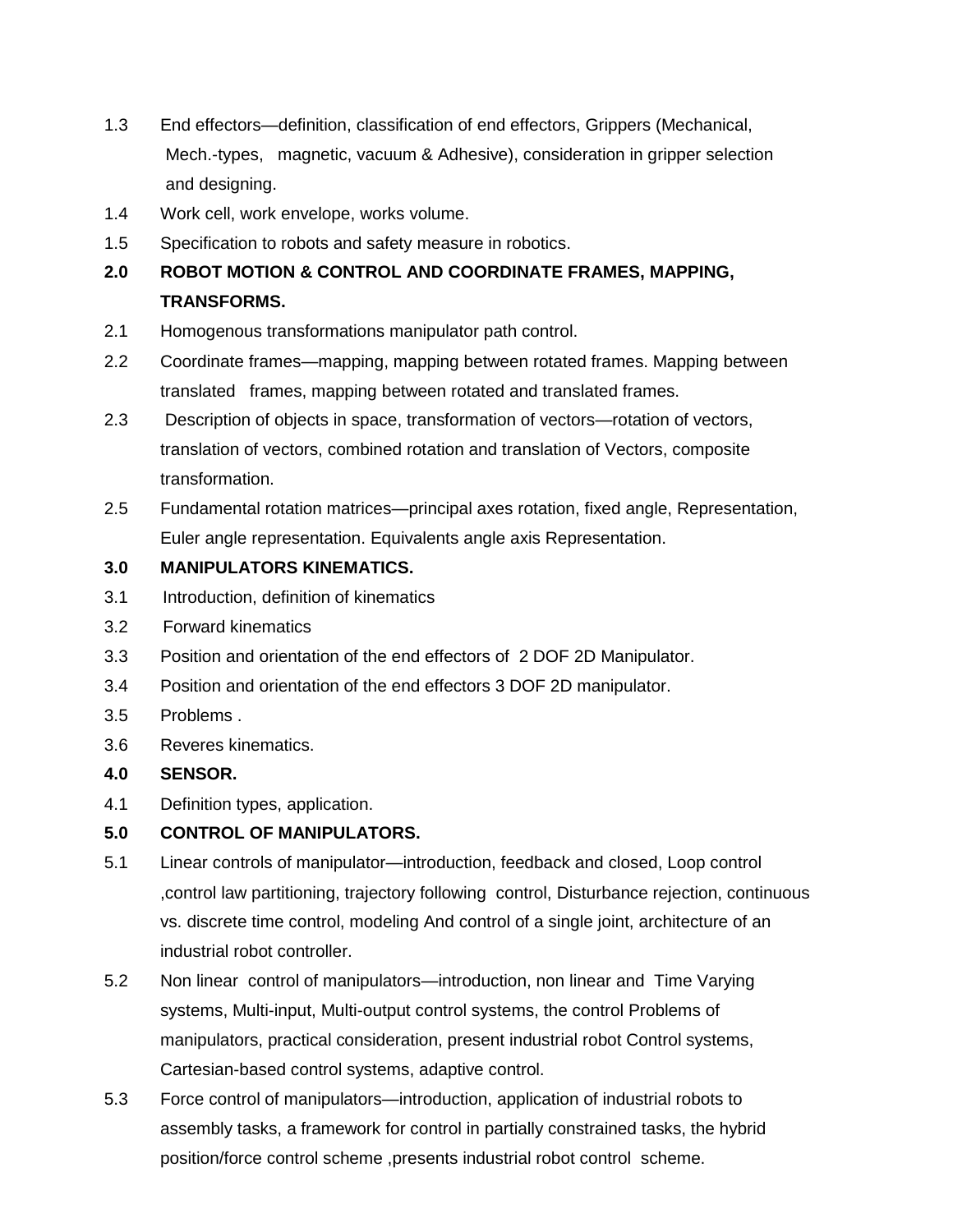## **6.0 MACHINE VISION, IMPLEMENTATION PRINCIPLES AND ISSUES AND ROBOT APPLICATIONS.**

- 6.1 Introduction to machine vision, the sensing and digitizing function in Machine vision.
- 6.2 Image processing and analysis, training and vision system.
- 6.3 Plant survey to identify potential applications, selection of the best Applications and selection of the robot.
- 6.4 Robot applications—material handling, processions. Assembly and Inspection, capabilities of roots, obstructs avoidance.

## **7.0 ROBOT PROGRAMMING LANGUAGE AND SYSTEMS.**

- 7.1 Introduction, method of robot programming, lead through programming Methods, a robot program as a path in space. Motion interpolation, wait Signal and delay commands, branching, capabilities and limitations of lead through methods.
- 7.2 Three levels of robot, programming—characteristics of Robot level Languages, characteristics of task level languages, concluding remarks.
- 7.3 A sample application, requirements of a robot programming language.
- 7.4 An example application coded in the three RPLs, problems peculiar to Robot programming language.
- **8.0 Robot—off line programming systems.**
- 8.1 Introduction, central issues in OLP systems.
- 8.2 Cim-Station, automating subtasks in OLP systems.

## **9.0 Robot intelligence and tasks planning.**

- 9.1 Introduction, state space speech, problem reductions, use of predicate Logic.
- 9.2 Goals of Al research, Al techniques, LISP programming, Al &Robotics, LISP in the factory, Means—Ends analysis, problem solving.
- 9.3 Robot learning, task planning basic problems in task planning, expert System and knowledge engineering.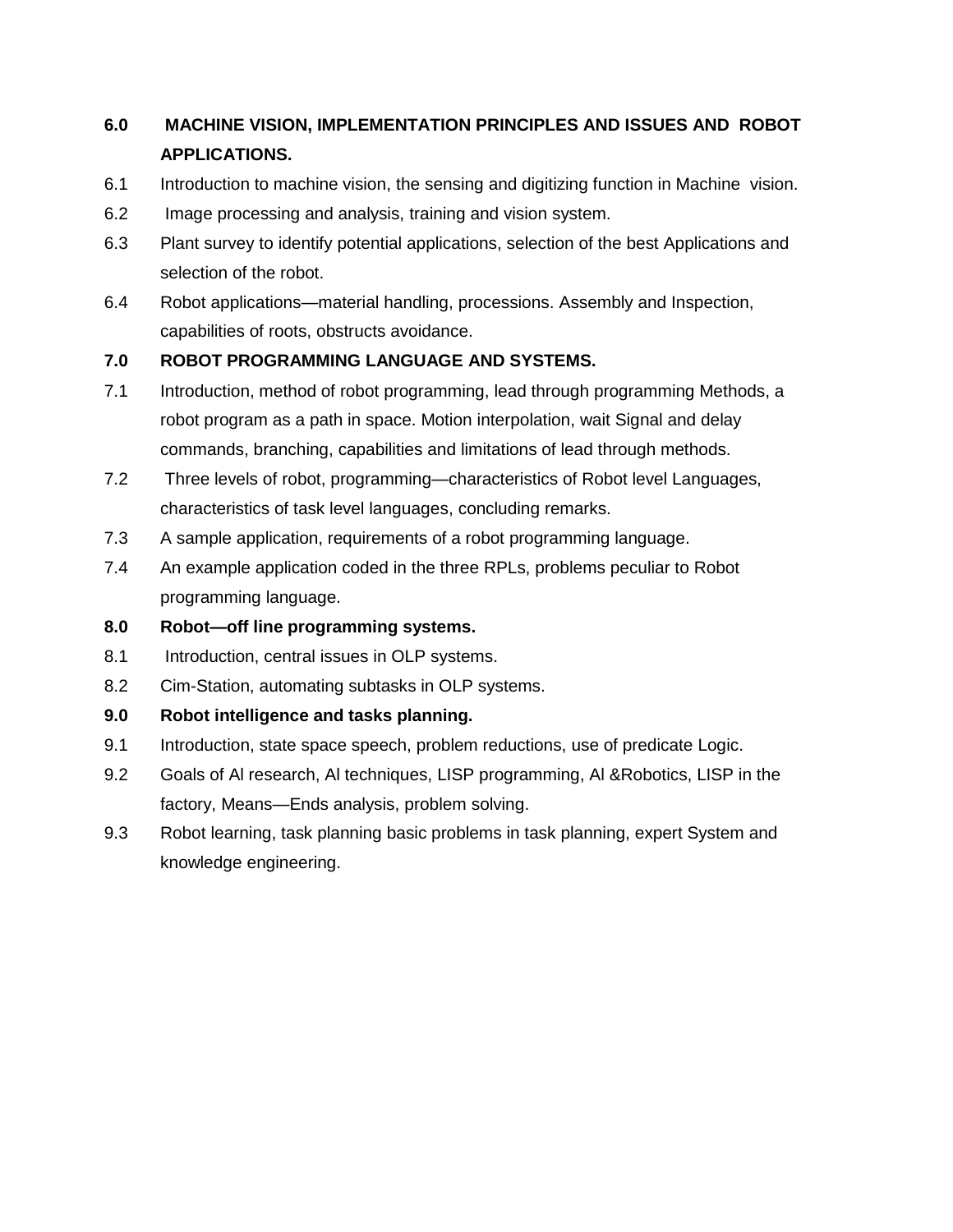### **Syllabus to be covered up to I.A**.

Chapter: 1, 2, 3 ,4 and 5

|                | <b>Learning Resources:</b>                      |                                                                   |                          |  |  |
|----------------|-------------------------------------------------|-------------------------------------------------------------------|--------------------------|--|--|
| SI.No          | <b>Title of the Book</b>                        | <b>Name of Authors</b>                                            | <b>Name of Publisher</b> |  |  |
|                | Introduction to Robotics                        | Jhon.J.Craig                                                      |                          |  |  |
| $\overline{2}$ | <b>Robotics</b>                                 | K.S.Fu, R.CGonzalez, C.S.<br>G Lee                                |                          |  |  |
| 3              | <b>Industrial Robotics</b>                      | MikellP.Groover, Mitchell,<br>Weiss, Roger N. Nagle,<br>Nicholar. |                          |  |  |
| $\overline{4}$ | Automation Production Systems and<br><b>CIM</b> | MikellP.Groover                                                   |                          |  |  |
| 5              | Robotics and control                            | R.K.Mittal, I.J. Nagrath                                          |                          |  |  |
| 6              | Robotics Technology and Flexible<br>Automation  | S.R.Deb (TMH) S.DEB.                                              |                          |  |  |
| $\overline{7}$ | Introduction to Robotics                        | S.K.Saha(TMH)                                                     |                          |  |  |
| 8              | <b>Industrial Robotics</b>                      | Ganesh S.Hegde.                                                   |                          |  |  |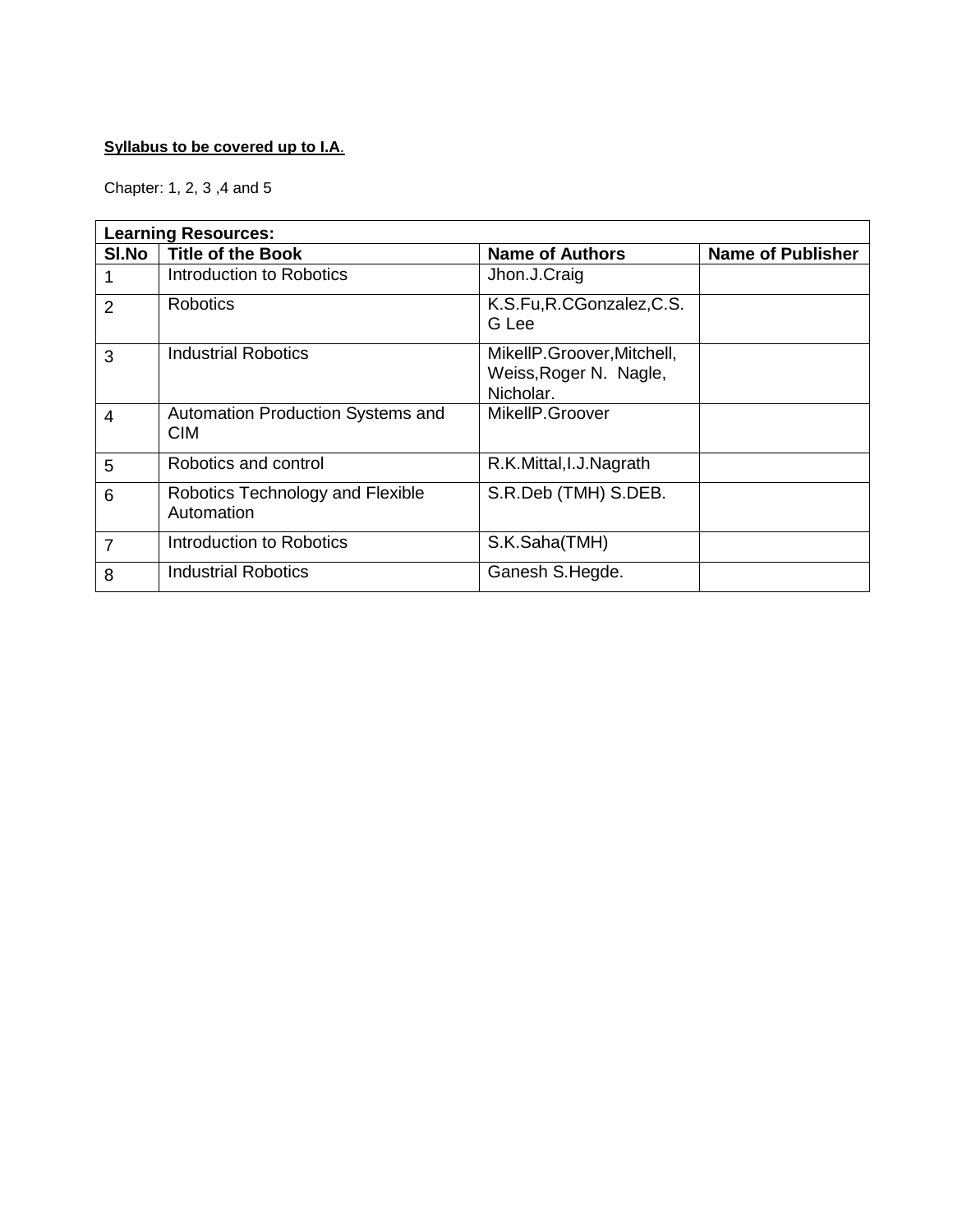## **Pr1. PLC LAB.**

| Name of the Course: Diploma in MECHATRONICS ENIGINEERING |       |                                  |      |  |
|----------------------------------------------------------|-------|----------------------------------|------|--|
| 6 <sup>TH</sup><br>Course code:<br>Semester              |       |                                  |      |  |
| <b>Total Period:</b>                                     | 60    | Examination                      | 4hrs |  |
| Lab periods:                                             | 4 P/W | Sessional                        | 25   |  |
| Maximum marks:                                           | 50    | <b>End Semester Examination:</b> | 25   |  |

## **RATIONALE:**

The students will be able to operate in different functions in PLC and can do any activity by using control system.

| SI.no. | <b>Topics</b>                                                                 | <b>Total Peroids 60</b> |
|--------|-------------------------------------------------------------------------------|-------------------------|
|        | <b>Basic Programming</b>                                                      |                         |
| 2      | <b>Digital Programming</b>                                                    | 08                      |
| 3      | Design a Program for motor start and stop by using<br>set and reset function. | 08                      |
| 4      | Design a ladder diagram for following condition using<br>Flip Flop.           | 08                      |
| 5      | Familiarization of ON - Delay Timer.                                          | 08                      |
| 6      | Familiarization of Count up - Counter.                                        | 08                      |
|        | Any Real time application projects.                                           | 08                      |
| 8      | Simple digital system design using VHDL.                                      | 05                      |

## **SUBJECT CONTENT :**

## **1. BASIC PROGRAMMING :**

- (i) Design a PLC Program for the following condition.
	- a) Switch ON Light Glows.
	- b) Switch OFF Light Puts Off.
- (ii) Design a program DOL Starter for motor.
- (iii) Design a program for toward Reverse stop with mutual interlock.
- (iv) Design a program for forward Reverse Stop with direct reversal.
- (v) Design a program for start Stop Jog.
- (vi) Design an Alarm system.

## **2. DIGITAL PROGRAMMING :**

- (i) Design a Program
	- a) AND OR and NOT gate.
	- b) NAND and NOR gate.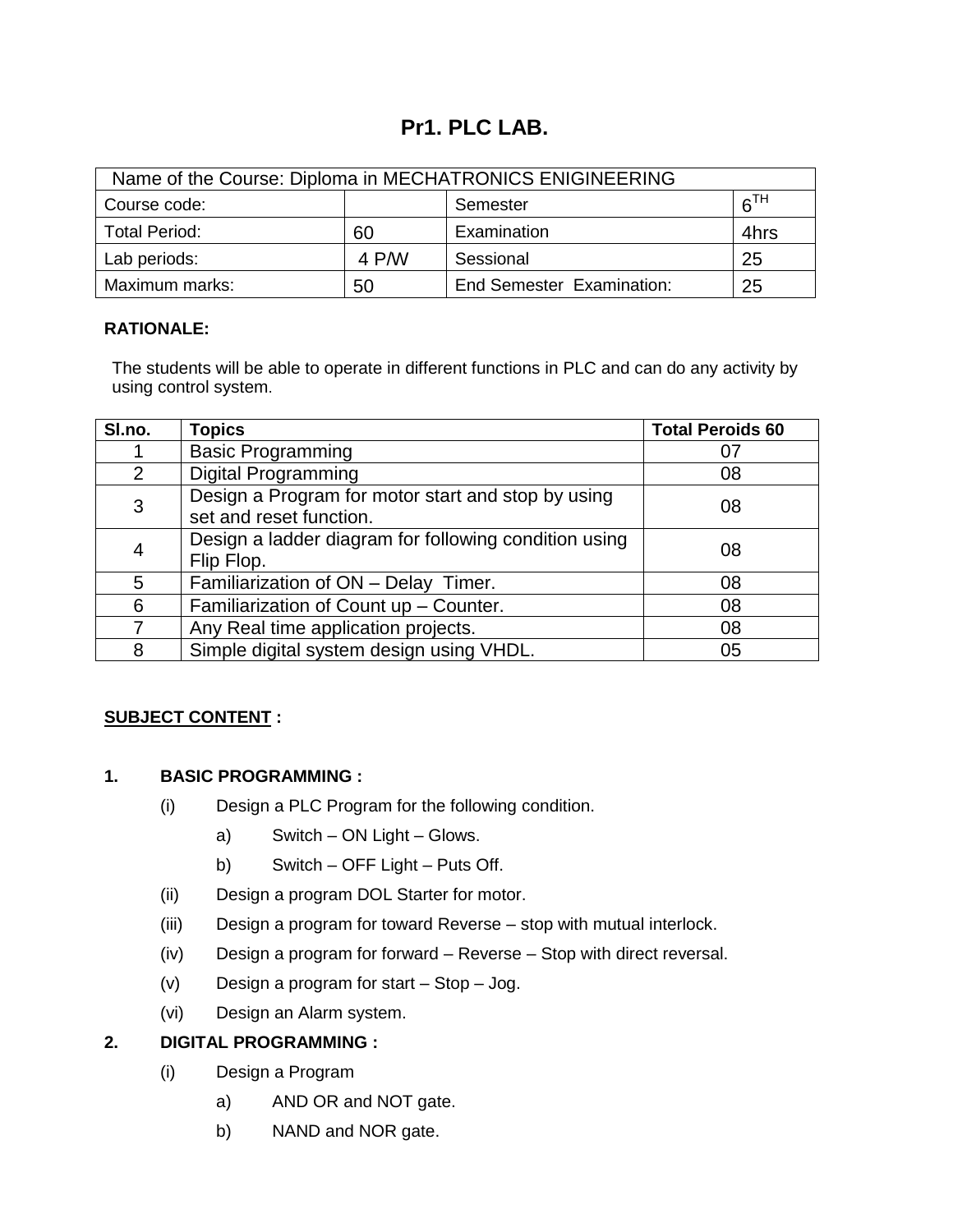- (ii) Design a conveyor control system in which conveyor " $C$ " is to run when any one of the 4 inputs is ON and it should stop when any one of the 4 other inputs are ON.
- (iii) Write a program that a fan "P" will run the equation is getting satisfied  $(11)$  $(12+13)$   $(15, 16) = P$ .
- (iv) Draw a program file for following expression.  $(1 + M + N) + (Q R) R = S$ .
- **3. DESIGN A PROGRAM FOR MOTOR START AND STOP BY USING SET AND RESET FUNCTION.**

## 4. **DESIGN A LADDER DIAGRAM FOR FOLLOWING CONDITION USING FLIP FLOP.**

- (i) When switch pressed, output light glows.
- (ii) When switch again pressed, output light puts off.

## **5. FAMILIARIZATION OF ON – DELAY**

- (i) Start a machine after 5 seconds.
- (ii) Start 3 machines consequently after 3 seconds.

## **6. FAMILIARIZATION OF COUNT UP – COUNTER.**

(i) When a sensor hand sensed 5 bottles the machine should ON.

## **7. ANY REAL TIME APPLICATION PROJECTS.**

**8. SIMPLE DIGITAL SYSTEM DESIGN USING VHDL.**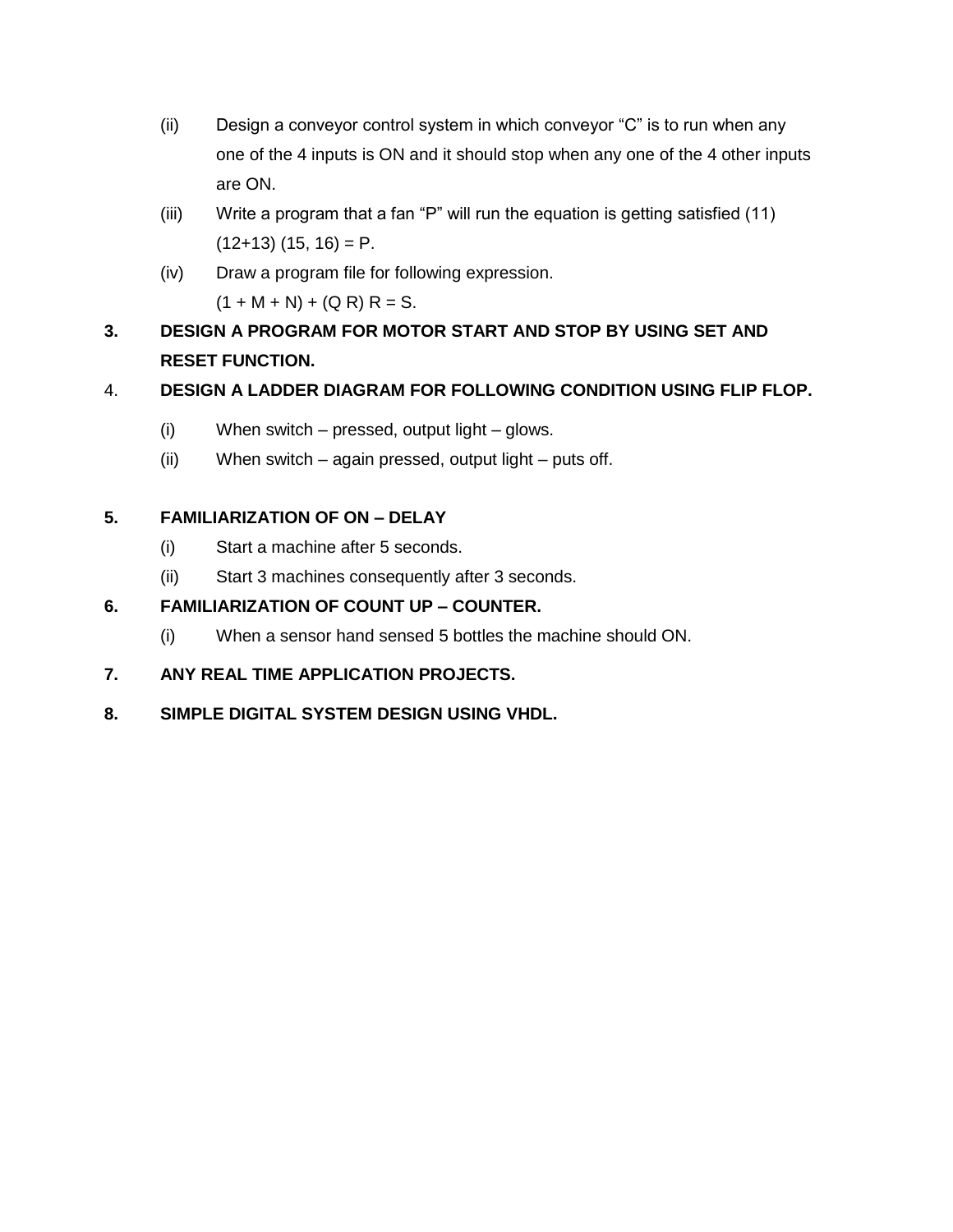## **Pr2 CNC LAB.**

| Name of the Course: Diploma in MECHATRONICS ENIGINEERING |       |                                  |                 |  |
|----------------------------------------------------------|-------|----------------------------------|-----------------|--|
| Course code:                                             |       | Semester                         | 6 <sup>TH</sup> |  |
| <b>Total Period:</b>                                     | 75    | Examination                      | 4hrs            |  |
| Lab periods:                                             | 5 P/W | Sessional                        | 25              |  |
| Maximum marks:                                           | 75    | <b>End Semester Examination:</b> | 50              |  |

## **RATIONAL:**

This course will help for handsome practice about advanced language and network connection for data transmission .

| SI.No          | <b>Major Topics</b>                           | <b>Total Periods= 60</b> |
|----------------|-----------------------------------------------|--------------------------|
|                | <b>CNC</b>                                    | 30                       |
| $\overline{2}$ | Computer Aided Manufacturing.                 | 30                       |
|                | <b>CNC</b>                                    |                          |
| 1              | Introduction to CNC Machine.                  | 01                       |
| $\overline{2}$ | Machine specification.                        | 01                       |
| 3              | <b>Machine Control Panel</b>                  | 01                       |
| 4              | Settings of Offset                            | 02                       |
| 5              | <b>Editing Program</b>                        | 02                       |
| 6              | Single Block Dry run                          | 01                       |
| 7              | <b>Tool Setting DNC</b>                       | 02                       |
| 8              | Practice on the M/C with different exercises. | 20                       |
|                | <b>COMPUTER AIDED MANUFACTURING</b>           |                          |
| 1              | <b>Introduction to Master CAM</b>             | 02                       |
| $\overline{2}$ | 2D Contour                                    | 04                       |
| 3              | Pocket                                        | 08                       |
| 4              | Frill                                         | 02                       |
| 5              | Face                                          | 02                       |
| 6              | 3D Counter                                    | 02                       |
| 7              | 3D Surface Machining                          | 06                       |
| 8              | <b>Generation of NC Codes</b>                 | 02                       |
| 9              | Communication of NC Codes to CNC M/C          | 02                       |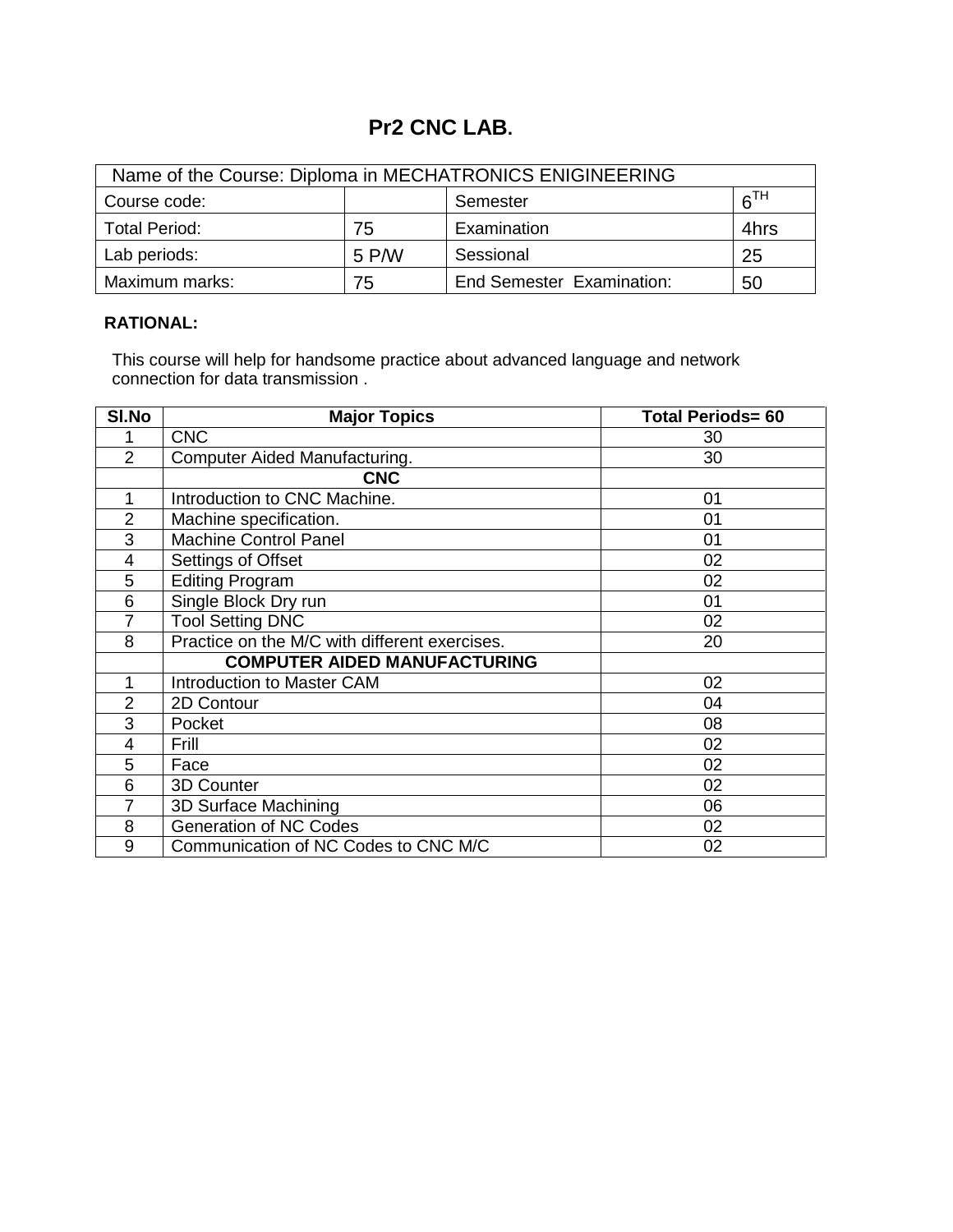## **Pr3. ROBOTICS LAB.**

| Name of the Course: Diploma in MECHATRONICS ENIGINEERING |       |                                  |                 |  |
|----------------------------------------------------------|-------|----------------------------------|-----------------|--|
| Course code:                                             |       | Semester                         | 6 <sup>th</sup> |  |
| <b>Total Period:</b>                                     | 60    | Examination                      | 4hrs            |  |
| Lab periods:                                             | 4 P/W | Sessional                        | 25              |  |
| Maximum marks:                                           | 50    | <b>End Semester Examination:</b> | 25              |  |

### **RATIONAL:**

.

This will be helpful to the students about the robots for automation work in the field of material handling, machine operation work etc.

| SI.No           | <b>Major Topics</b>                 | <b>Total Periods= 60</b> |
|-----------------|-------------------------------------|--------------------------|
|                 | Robot component recognition.        | 05                       |
| $\overline{2}$  | Manipulating the robot              | 05                       |
| 3               | Recording the position              | 04                       |
| $\overline{4}$  | Writing and running robot programs. | 04                       |
| 5               | Pick and Place tasks.               | 04                       |
| 6               | Inputs (Digital, Analog, Sensors)   | 04                       |
|                 | Output                              | 04                       |
| 8               | Joint & XYZ coordinate system.      | 04                       |
| 9               | Point to point control              | 04                       |
| 10              | Linear interpolation                | 04                       |
| 11              | Circular interpolation              | 04                       |
| 12 <sup>2</sup> | Relative positions                  | 04                       |
| 13              | Writing the programs using Loops    | 05                       |
| 14              | Writing the programs using Delay    | 05                       |

## **SUBJECT CONTENT :**

## **1.0 ROBOT COMPONENT RECOGNITION.**

- 1.1 What is robot ?
- 1.2 Robot Arm
- 1.3 Robot controller
- 1.4 End effectors
- 1.5 Identifying robot arm components
- 1.6 Robot controller components
- 1.7 Identifying robot controller components
- 1.8 Accessories
- 1.9 Input devices
- 1.10 Software
- 1.11 Activating software.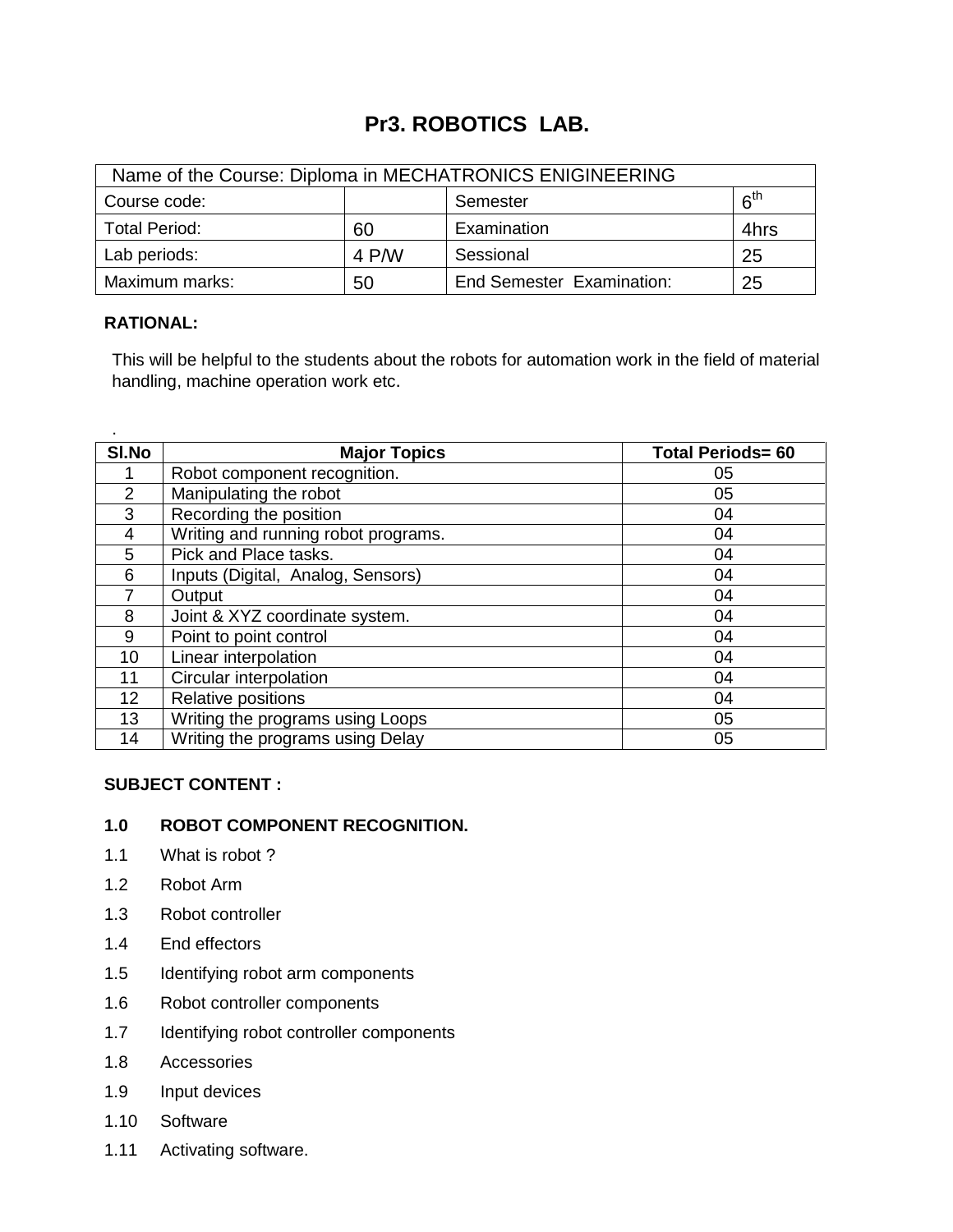## **2.0 MANIPULATING THE ROBOT.**

- 2.1 Joint coordinates
- 2.2 XYZ coordinates
- 2.3 Manual mode
- 2.4 Auto mode
- 2.5 Robot working limits
- 2.6 Operating the gripper
- 2.7 Changing speed
- 2.8 Homing

## **3.0 RECORDING THE POSITION.**

- 3.1 Recording desired robot positions
- 3.2 Moving robot to the recorded positions.
- 3.3 Saving and deleting the recorded positions
- 3.4 Activating software and loading recorded positions.

## **4.0 WRITING AND RUNNING ROBOT PROGRAMS.**

- 4.1 Activating software
- 4.2 Writing a simple program
- 4.3 Saving the program
- 4.4 Loading recorded positions
- 4.5 Running the program
- 4.6 Aborting program
- 4.7 Inserting and deleting the programs.
- **5.0 PICK AND PLACE TASKS.**
- 5.1 Recording Pick and Place tasks.
- 5.2 Performing Pick and Place movements
- 5.3 Writing a Pick and Place program.
- 5.4 Running the program line by line.
- 5.5 Running the program continuously.
- **6.0 INPUTS (DIGITAL, ANALOG, SENSORS).**
- 6.1 Digital inputs and outputs
- 6.2 Programming with inputs
- **7.0 OUTPUT**
- 7.1 Digital relay outputs.
- 7.2 Writing a program to control outputs
- 7.3 Integrating inputs and outputs.
- **8.0 JOINT & XYS CO-ORDINATE SYSTEM.**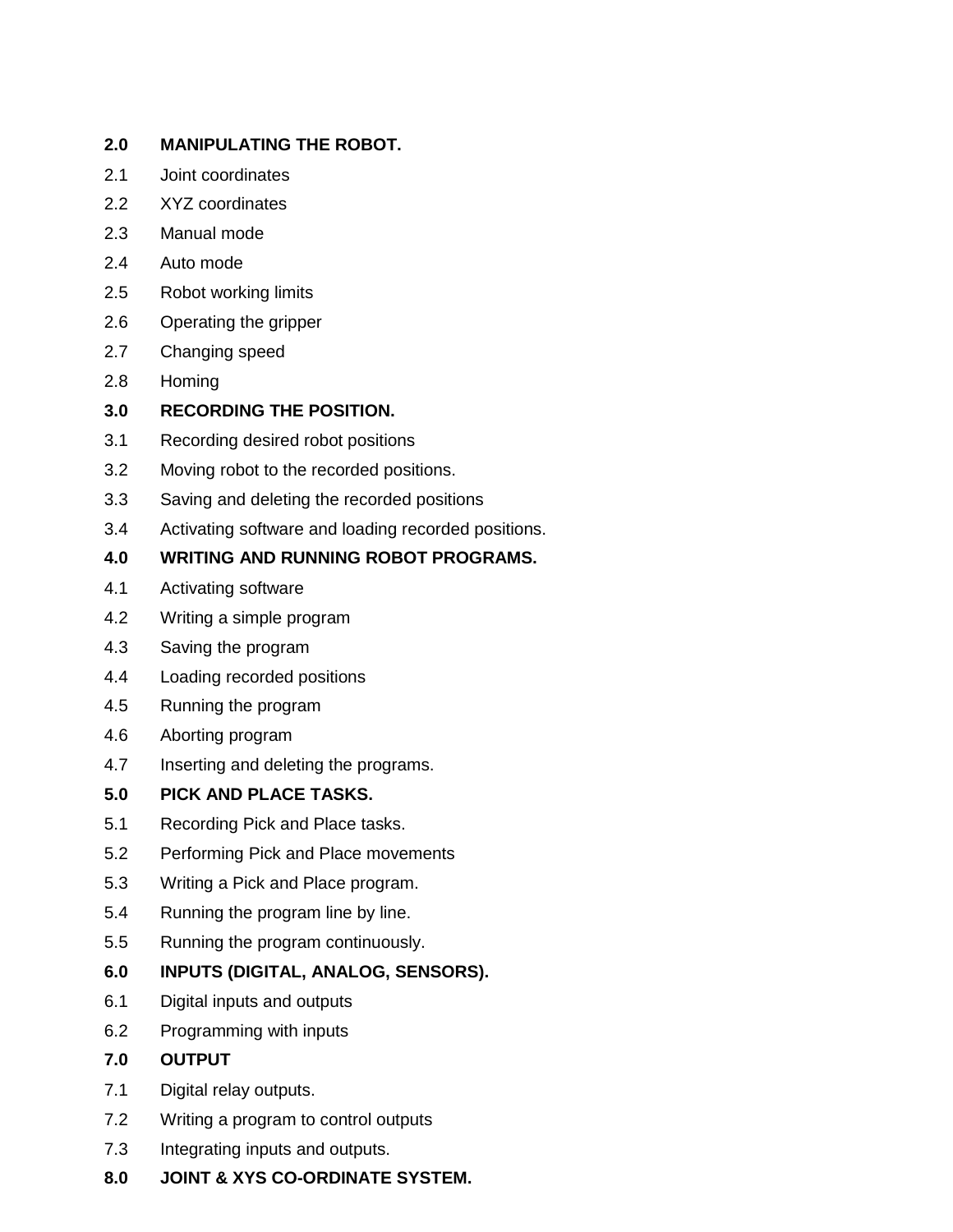- 8.1 Joint coordinates.
- 8.2 XYZ coordinates
- 8.3 Manipulating robot in Cartesian coordinates.
- 8.4 Manipulating robot in joint coordinates.
- 8.5 Displaying position coordinates.
- 8.6 Recording absolute XYZ positions.

## **9.0 POINT-TO-POINT CONTROL.**

- 9.1 Point-to-point control
- 9.2 Manipulating robot in Point-to-point control
- 9.3 Writing programs in Point-to-point control

## **10.0 LINEAR INTERPOLATION.**

- 10.1 Continuous path control
- 10.2 Linear interpolation
- 10.3 Manipulating robot in Linear interpolation
- 10.4 Writing programs with Linear interpolation

## **11.0 CIRCULAR INTERPOLATION.**

- 11.1 Continuous path control
- 11.2 Circular interpolation
- 11.3 Manipulating robot in Circular interpolation
- 11.4 Writing programs with circular interpolation

## **12.0 RELATIVE POSITIONS.**

- 12.1 Relative positions
- 12.2 Recording relative positions
- 12.3 Using relative position on the "Z" Axis for the pick and place application.
- 12.4 Changing the reference position.

## **13.0 WRITING THE PROGRAMS USING LOOPS.**

- 13.1 Do while Loop
- 13.2 For Next
- 13.3 Programming using Do while Loop and For Next

## **14.0 WRITING THE PROGRAMS USING DELAY.**

- 14.1 Time delay
- 14.2 Setting of speed
- 14.3 Point to point path control
- 14.4 Linear interpolation
- 14.5 Circular interpolation
- 14.6 Integration of inputs and outputs.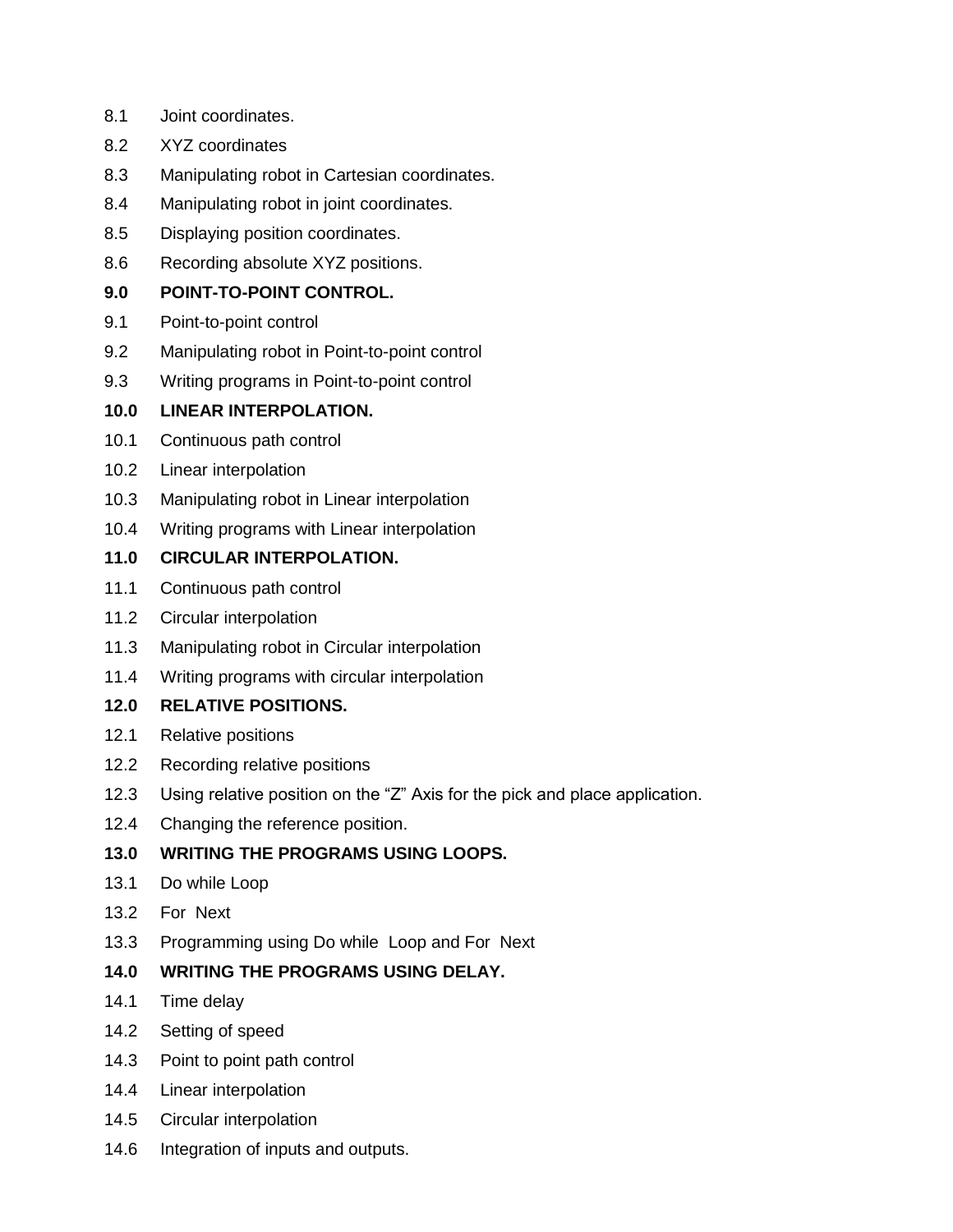## **Pr4. PROJECT Phase - II**

| Name of the Course: Diploma in Mechatronics |              |                     |       |  |
|---------------------------------------------|--------------|---------------------|-------|--|
| Course code:                                |              | Semester            |       |  |
| Total Period:                               | 75           | Examination         | 3 hrs |  |
| Lab. periods:                               | $5 P$ / week | Sessional           | 50    |  |
| Maximum marks:                              | 150          | End Sem Examination | 100   |  |

#### **RATIONALE**

Students' Project Work aims at developing innovative skills in the students whereby they apply the knowledge and skills gained through the course covered in many subjects and Labs, by undertaking a project. The prime emphasis of the project work is to understand and apply the basic knowledge of the principles of Mechatronics engineering and practices in real life situations, so as to participate and manage a large Mechatronics engineering projects, in future. Entire Project spreads over  $5<sup>th</sup>$  and  $6<sup>th</sup>$  Semester. Part of the Project covered in  $5<sup>th</sup>$  Semester was named as *Project Phase-I* and balance portion to be covered in 6<sup>th</sup> Semester shall be named as *Project Phase-II*.

#### **OBJECTIVES**

After undergoing the Project Work, the student will be able to:

- Implement the theoretical and practical knowledge and skills gained through various subjects/courses into an application suitable for a real practical working environment, preferably in an industrial environment.
- Develop software packages or applications and implement these for the actual needs of the community/industry.
- Identify and contrast gap between the technological knowledge acquired through curriculum and the actual industrial need and to compensate it by acquiring additional knowledge as required.
- Carry out cooperative learning through synchronous guided discussions within the class in key areas, asynchronous document sharing and discussions, as well as prepare collaborative edition of the final project report.
- To achieve real life experience in Project design.
- To develop the skill of writing Project Report

### **Project Phase-I and Phase-II**

The Project work duration covers 2 semesters( $5<sup>th</sup>$  and  $6<sup>th</sup>$  sem). The Grouping of students, selection of Project, assignment of Project Guide to the Group was done in the beginning of  $5<sup>th</sup>$ semester under Project Phase-I. The students were allowed to study literature, any existing system and then define the Problem/objective of the Project. Preliminary work and Design of the system also have to be complete in Phase-I. Development may also begin in this phase. Project Milestones are to be set so that progress can be tracked .

In Phase-II Development, Testing, Documentation and Implementation have to be complete. Project Report have to be prepared and complete in Phase-II. All Project reports should be organized uniformly in proper order, irrespective of group. Teacher Guides can make suitable alteration in the components of Task and schedule.

At the end of Project Phase-II in  $6<sup>th</sup>$  semester there shall be one presentation by each group on whole Project work undertaken by them.

A suggestive criterion for assessing student performance by the external (preferably person from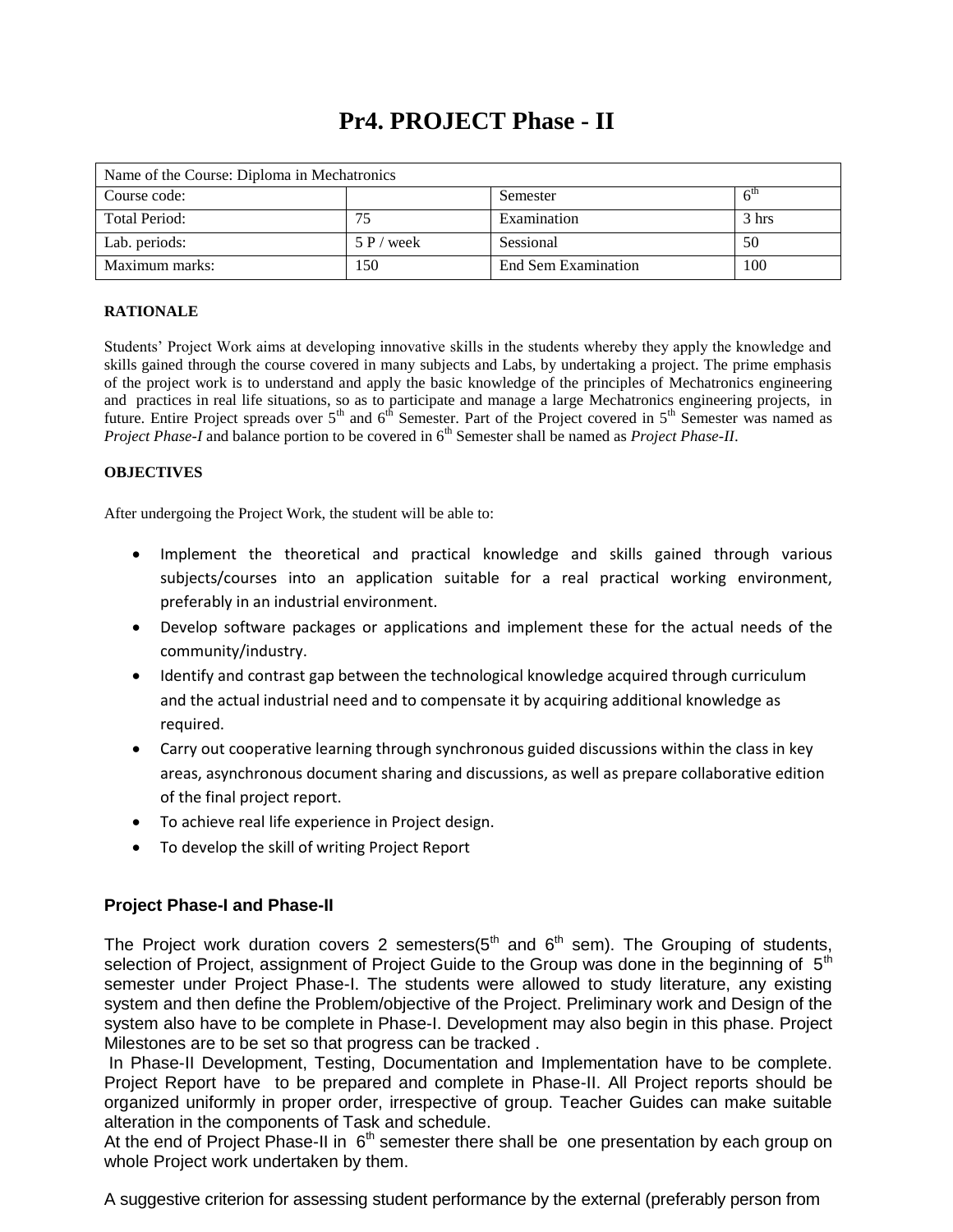industry) and internal (teacher) examiner is given in table below:

| SI. No. | <b>Performance Criteria</b>                      |  |  |
|---------|--------------------------------------------------|--|--|
|         |                                                  |  |  |
|         |                                                  |  |  |
|         |                                                  |  |  |
| 1.      | Selection of project assignment                  |  |  |
| 2.      | Planning and execution of considerations         |  |  |
| 3.      | Quality of performance                           |  |  |
| 4.      | Providing solution of the problems or production |  |  |
|         | of final product                                 |  |  |
| 5.      | Sense of responsibility                          |  |  |
| 6.      | Self expression/communication/Presentation       |  |  |
|         | skills                                           |  |  |
| 7.      | Interpersonal skills/human relations             |  |  |
| 8.      | Report writing skills                            |  |  |
| 9       | Viva voce                                        |  |  |

The teachers are free to evolve other criteria of assessment, depending upon the type of project work.

It is proposed that the institute may organize an annual exhibition of the project work done by the students and invite leading Industrial organisations to such an exhibition.

The Project Report need to be prepared as per standard format and following is the indicative format. The Teacher Guide may make minor alteration keeping the sense in tact.

#### Organization of Project Report

#### 1. Cover page:

It should contain the following ( in order)

- (i) Title of the Project
- (ii) "Submitted in partial fulfillment of the requirements for the Diploma in <Branch Name>"
- (iii) By Name of the Student(s)
- (iv) Logo of the Institution
- (v) Branch Name/Depart Name and Institution Name with Address
- (vi) Academic Year
- 2. 1<sup>st</sup> Inner page

Certificate:

It should contain he following

"This is to certify that the work in this Project Report entitled <Project Title> by <Name of student(s)> has been carried out under my supervision in partial fulfillment of the requirements for the Diploma in <Branch Name>" during session <session > in <Branch /Department Name> of <Institute name> and this work is the original work of the above student(s).

Seal and signature of the Supervisor/Guide with date

3. 2<sup>nd</sup> Inner Page

Acknowledgement by the Student(s)

- 4. Contents.
- 5. Chapter wise arrangement of Reports
- 6. Last Chapter: Conclusion It should contain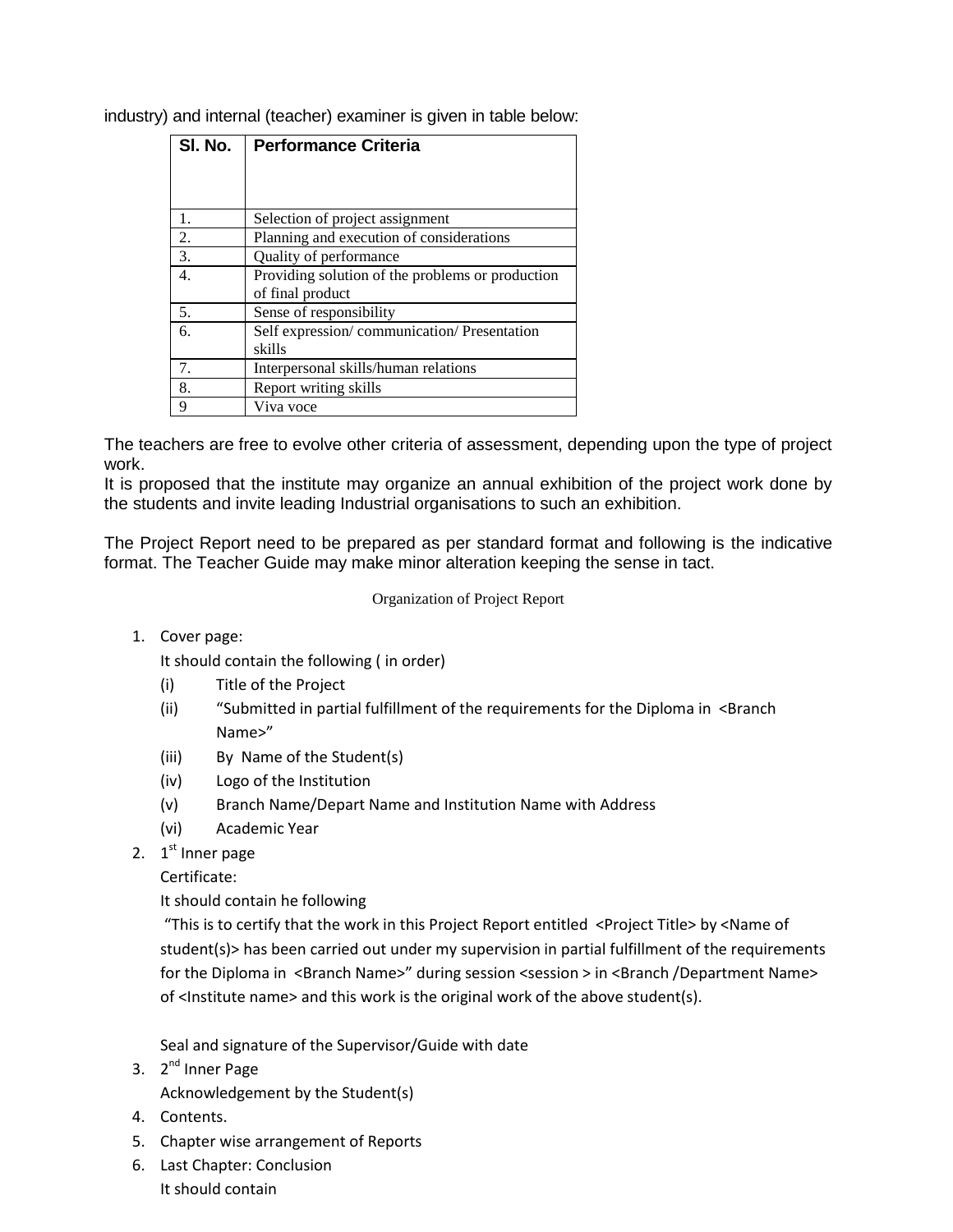- (i) Conclusion
- (ii) Limitations
- (iii) Scope for further Improvement
- 7. References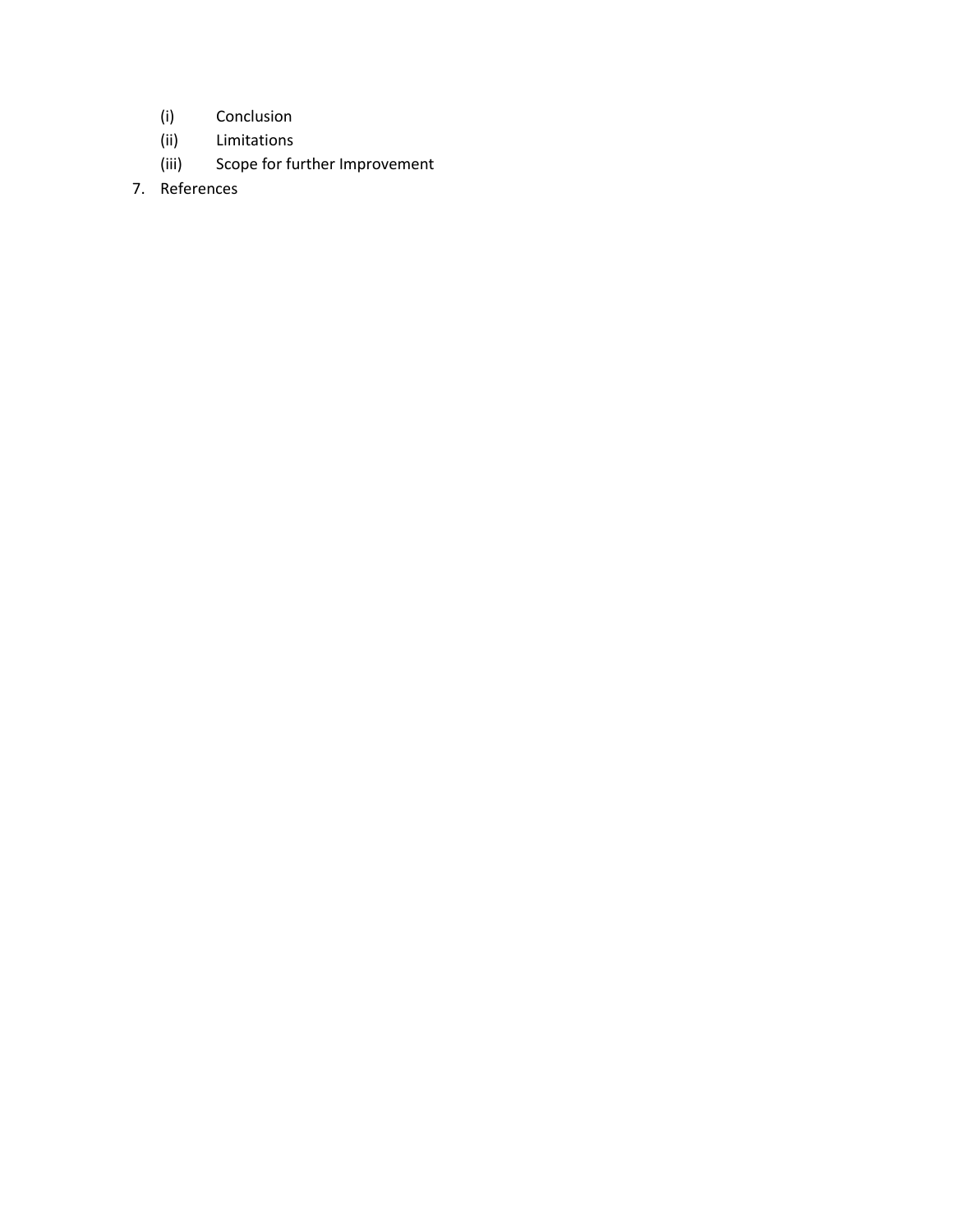# **Pr-5 LIFE SKILL**

#### **(Common to All Branches)**

| <b>Practical</b>     | 2 Periods per<br>week | <b>Sessional</b>   | 25 Marks |
|----------------------|-----------------------|--------------------|----------|
| <b>Total Periods</b> | <b>30 Periods</b>     | <b>Total Marks</b> | 25 Marks |

**Objective:** After completion of this course the student will be able to**:**

- Develop team spirit i.e. concept of working in team
- Apply problem solving skills for a given situation
- Use effective presentation techniques
- Apply task management techniques for given projects
- Enhance leadership traits
- Resolve conflict by appropriate method
- Survive self in today's competitive world
- Face interview without fear

#### **DETAIL CONTENTS:**

#### **1. SOCIAL SKILL**

Society, Social Structure, Develop Sympathy and Empathy Swot Analysis – Concept, How to make use of SWOT Inter personal Relation**:** Sources of conflict, Resolution of conflict , Ways to enhance interpersonal relation

### **2. PROBLEM SOLVING**

Steps of Problem solving**:** 

- $\blacksquare$  Identify and clarify the problem,
- **Information gathering related to problem,**
- **Evaluate the evidence,**
- **Consider alternative solutions and their implications,**
- Choose and implement the best alternative,
- **Review**
- **Problem solving techniques:**
- 1) Trial and error, 2) Brain storming, 3) Lateral (Out of Box) thinking

### **3. PRESENTATION SKILL**

Body language , Dress like the audience

Posture, Gestures, Eye contact and facial expression. STAGE FRIGHT, Voice and language – Volume, Pitch, Inflection, Speed, Pause Pronunciation, Articulation, Language, Practice of speech. Use of AV aids such as Laptop with LCD projector, white board etc.

### **4. GROUP DISCUSSION AND INTERVIEW TECHNIQUES**

#### *Group Discussion:*

Introduction to group discussion, Ways to carry out group discussion, Parameters— Contact, body language, analytical and logical thinking, decision making

*Interview Technique :*

Dress, Posture, Gestures, facial expression, Approach Tips for handling common questions.

## **5. WORKING IN TEAM**

Understand and work within the dynamics of a groups. Tips to work effectively in teams, Establish good rapport, interest with others and work effectively with them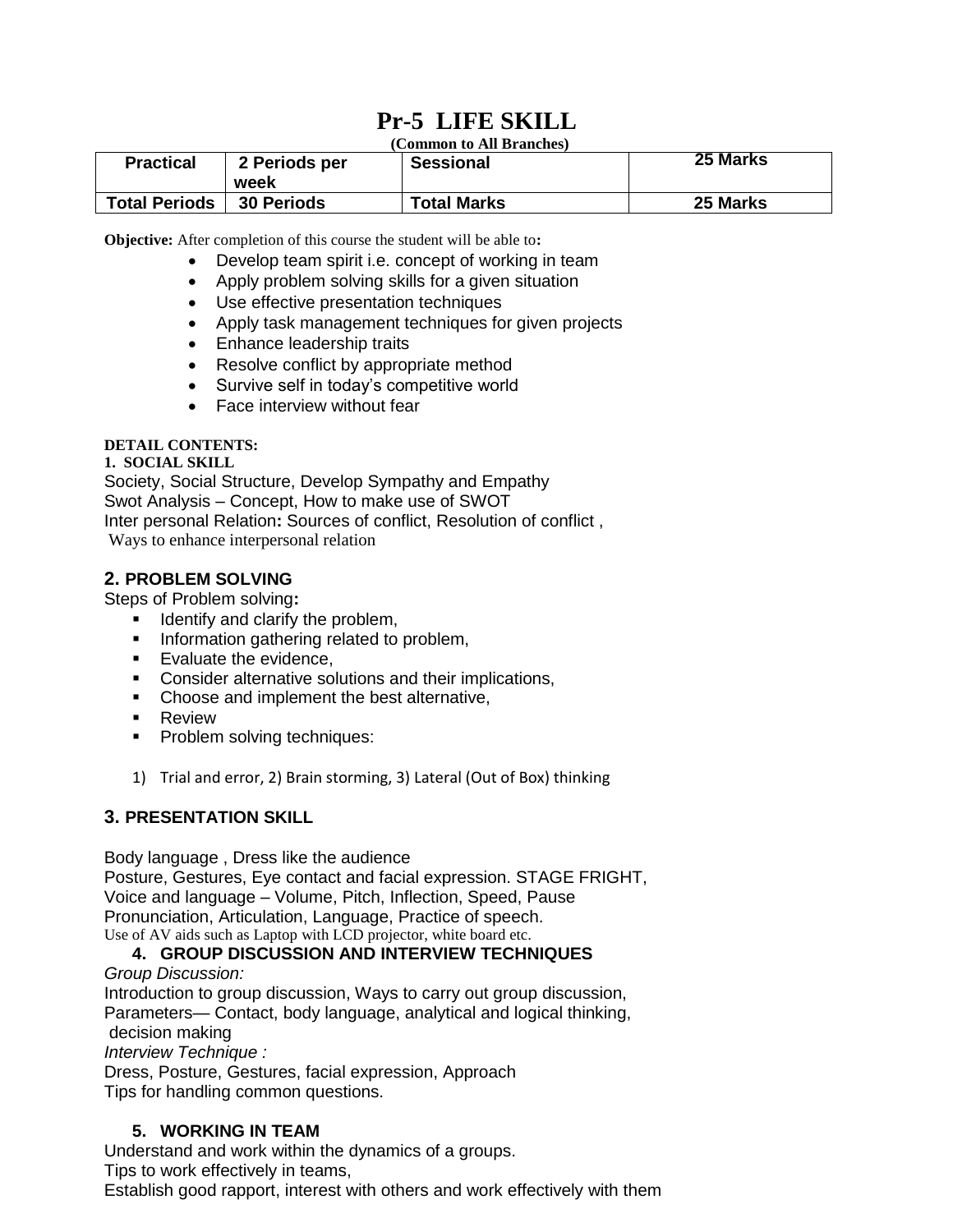to meet common objectives, Tips to provide and accept feedback in a constructive and considerate way , Leadership in teams, Handling frustrations in group.

### **6. TASK MANAGEMENT**

Introduction, Task identification, Task planning , organizing and execution, Closing the task

## **PRACTICAL**

**List of Assignment:** *(Any Five to be performed including Mock Interview)*

### **a. SWOT analysis:-**

Analyse yourself with respect to your strength and weaknesses, opportunities and threats. Following points will be useful for doing SWOT.

- a) Your past experiences,
- b) Achievements,
- c) Failures,
- d) Feedback from others etc.

### **b. Solve the True life problem assigned by the Teacher.**

#### **3. Working in a Team**

Form a group of 5-10 students and do a work for social cause e.g. tree plantation, blood donation, environment protection, camps on awareness like importance of cleanliness in slum area, social activities like giving cloths to poor etc.( One activity per group where Team work shall be exhibited)

#### **4. Mock Interview**

**5. Discuss a topic in a group and prepare minutes of discussion.** 

### **6. Deliver a seminar for 5 minutes using presentation aids on the topic given by your teacher.**

#### **7. Task Management**

Decide any task to be completed in a stipulated time with the help of teacher. Write a report considering various steps in task management (with Break up into sub tasks and their interdependencies and Time)

**Note**: -1. Please note that these are the suggested assignments on given contents/topic. These assignments are the guide lines to the subject teachers. However the subject teachers are free to design any assignment relevant to the topic.

**Note**: -2. The following Topics may be considered for Seminar/GD in addition to other Topics at the discretion of the Teacher.

(Comparison with developed countries, Occupational Safety, Health Hazard, Accident & Safety, First-Aid, Traffic Rules, Global Warming, Pollution, Environment, Labour Welfare Legislation, Labour Welfare Acts, Child Labour Issues, Gender Sensitisation ,Harassment of Women at Workplace)

#### **METHODOLOGY:**

*The Teacher is to explain the concepts prescribed in the contents of the syllabus and then assign different Exercises under Practical to the students to perform.*

#### **Books Recommended:-**

| SI.No | <b>Name of Authors</b> | <b>Title of the Book</b>        | Name of the<br><b>Publisher</b> |
|-------|------------------------|---------------------------------|---------------------------------|
|       | E.H. Mc Grath, S.J.    | Basic Managerial Skills for All | I PHI                           |
| 02    | Lowe and Phil          | Creativity and problem          | l Kogan Page (I) P Ltd          |